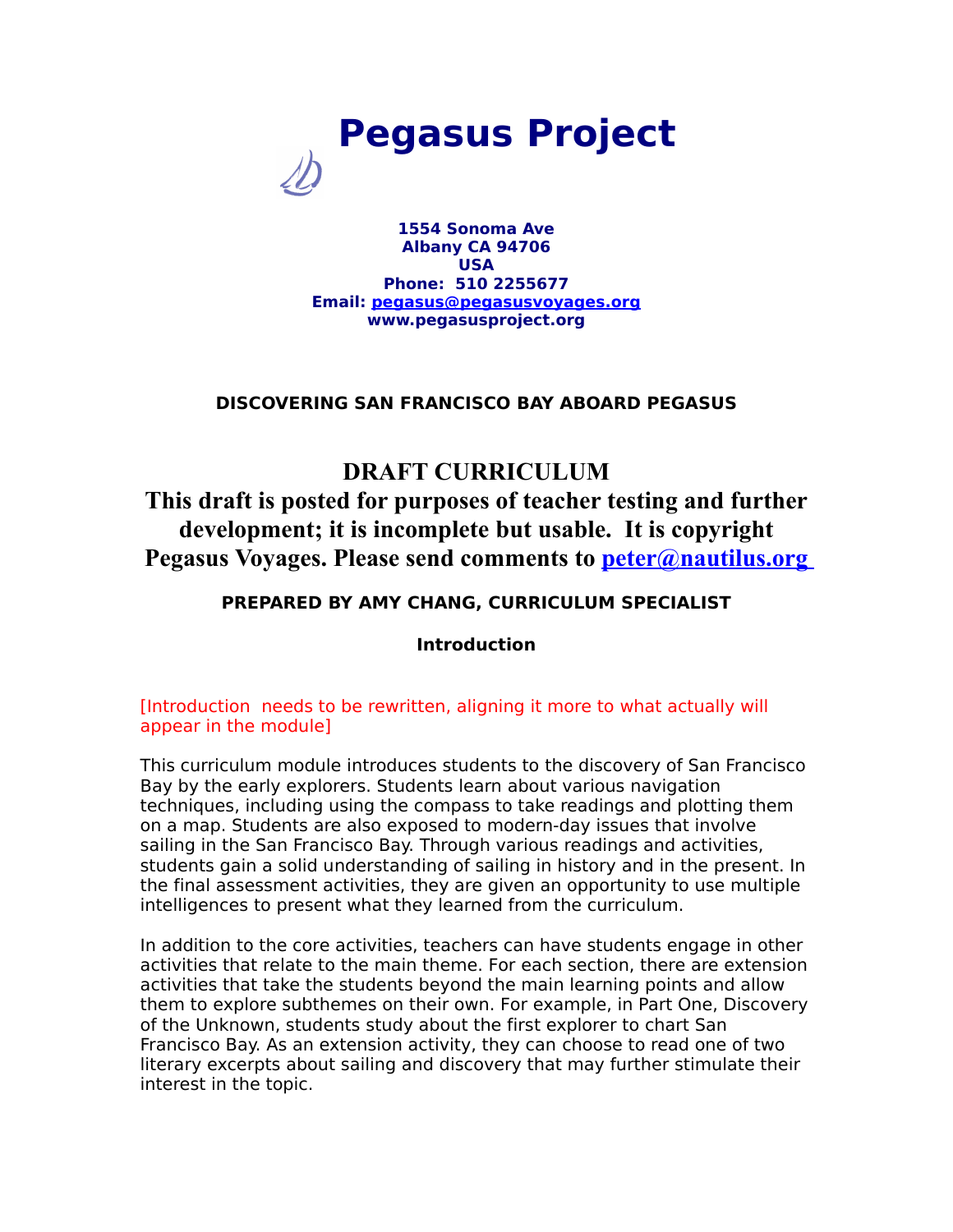# **Grade Level**

This module is primarily for 4<sup>th</sup> through 6<sup>th</sup> grades. With slight modifications, however, the activities can be used for upper grade levels.

# **Standards**

This module can be used to support national and California state standards for the teaching of history as well as English and language arts. Standards are from the following sources:

National History Standards

History–Social Science Content Standards , California State Board of Education

English–Language Arts Content Standards, California State Board of Education National Council of Teachers of English

Depending on the class syllabus and timeline, teachers can use this module to supplement their classroom teaching on early explorers (e.g., Columbus, Drake, etc.).

### **Objectives**

Knowledge

To learn about the historical and social/cultural importance of sailing

To learn about early explorers and their voyages of discovery

To learn about the native inhabitants of the Bay Area

To understand concepts such as orienteering

To learn about present-day issues involving sailing and the San Francisco Bay

Attitude

- To appreciate the importance of sailing in world, U.S., and San Francisco-Bay Area history
- To develop an understanding of the complexity of economic, environmental, and social issues that existed and continue to exist with sailing in the San Francisco Bay

Skill

To be able to explain the history of the San Francisco Bay and sailing around the bay

To use multiple intelligences to present newly-gained knowledge

To learn fundamental navigation techniques

To work effectively in small and large groups

To develop independent projects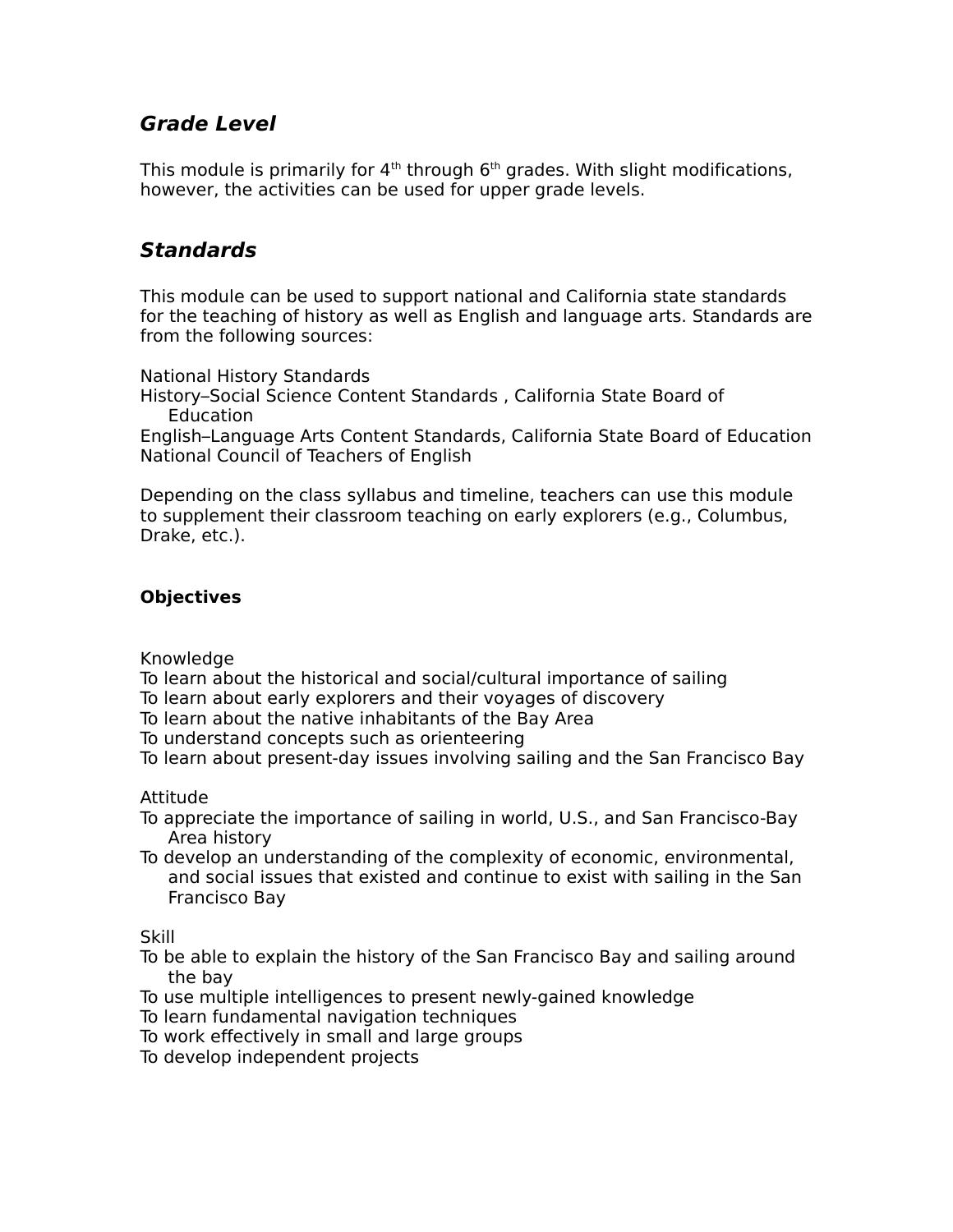## **Activities**

[originally, I intended to create "procedural steps" here for the teachers; please modify these accordingly. Also, I have both required and supplementary activities together. Somehow, the teacher needs to understand that there is a set of activities that are required, but in addition, that there are supplementary/extension activities that they can pick and choose from]

# **Pre-trip Activities**

- Students engage in a short trivia quiz about sailing, and history and current events of San Francisco Bay (questions are culled from both this module and the Land School curriculum). [10-15 minutes]
- Students read about the history of San Francisco Bay and create a class timeline that reflects major events in the Bay Area. They also read and discuss in class, excerpts from one or two literary works about sailing, written for their reading level. [this part may be taken out] [one night's homework and one class period]
- Students read and discuss excerpts from Ayala's logbook, Father Vicente's diary, and Ayala's letter to the Viceroy of Spain. Students also read and discuss Miwok history, language, and literature. [either one night's homework and one class period, or two class periods]
- In the last part of the pre-trip curriculum students are given a brief lesson on the compass and mapping. Then, they are given a general map of their school and asked to take compass readings for certain places within the campus (e.g., school cafeteria, learning resource center/library, principal's office, etc.). [one class period]

In the discussion about the compass and navigation, they will discuss the importance of "orienteering" in modern terms. For example, nowadays, some cars are equipped with navigation systems (modern-day compasses) —what is the significance of this? Also, in what situations would the students encounter the need to use orienteering techniques? (e.g., camping, hiking)

# **On-boat Activities**

Students will pretend to be Ayala's crew and work in groups to take compass readings during the sailing trip. Student representatives will also write entries into a logbook for later use in the classroom.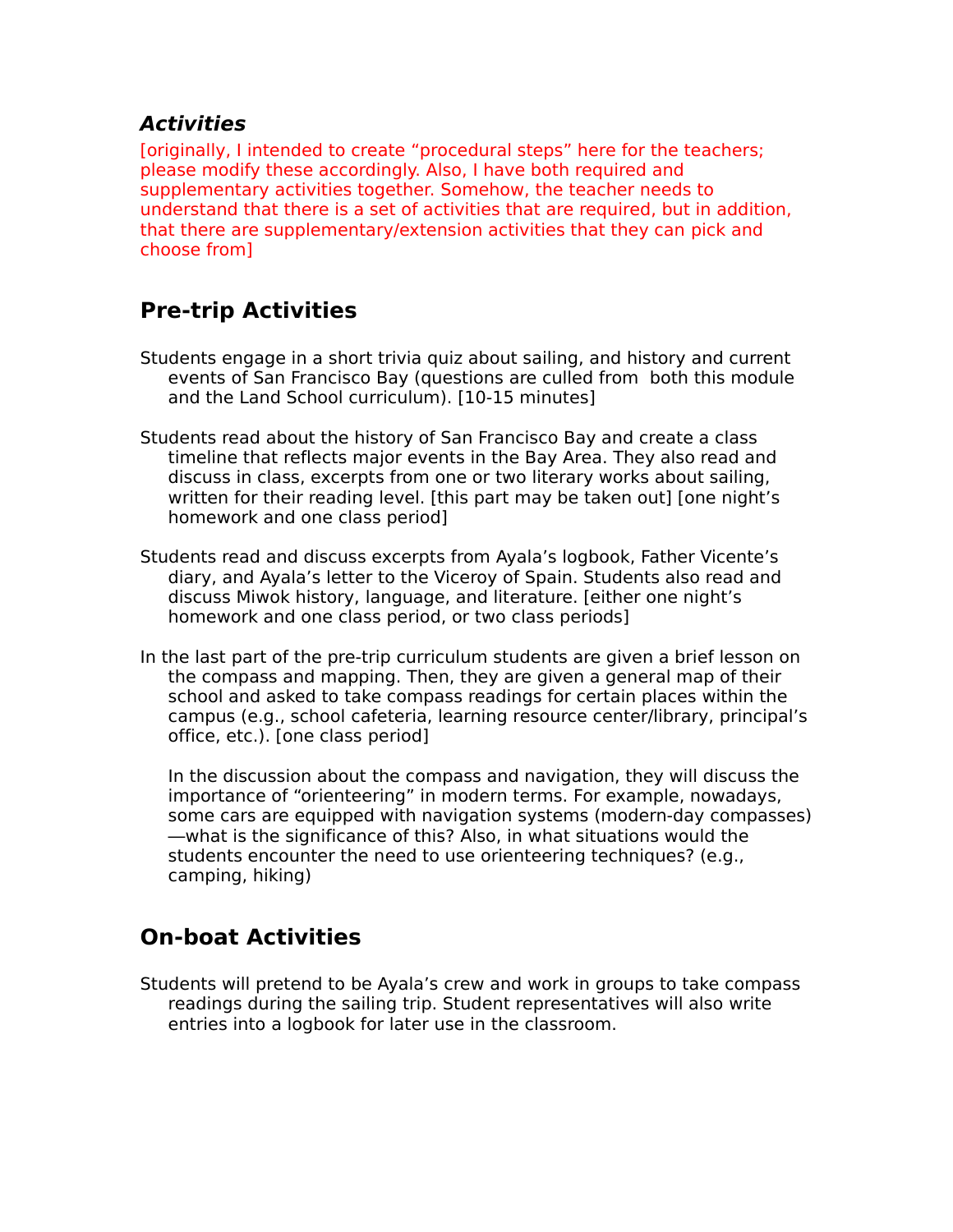# **Post-trip Activities**

- Using a map of the San Francisco Bay, students will map out the readings that they took during the trip (readings from both in water and on land). [15-20 minutes]
- In groups, students will create a log that documents what occurred on the sailing trip. This logbook will contain not only factual information (e.g., compass readings, weather/climate conditions), but also a recording of the students' feelings and thoughts during the trip through their writing and/or artwork.

Each group shares its logbook with the rest of the class. [half to one class period]

### **Assessment**

The group logbook can be used for assessment purposes. In addition, teachers can use the following activities to evaluate students' understanding of the topics presented in this module:

Role-playing some scenarios (see handout)

Have students write a paragraph from each category/theme that begins,

Explorers and discovery voyages: "The Miwoks were people who . . ." "Ayala and his crew on the San Carlos were explorers who…"

They should include at least three qualities they have learned about the particular group of people.

Navigation: "The sextant, astrolabe, and compass were used to…" "Orienteering is important because…" "Nowadays, people need navigation tools to…"

They should include at least three explanations.

Importance of the bay: "The SF Bay was important because…" "The SF Bay is important because…"

They should include at least three reasons.

## **Land vs. water**

"I like being in the sea because…" "I like being on land because…"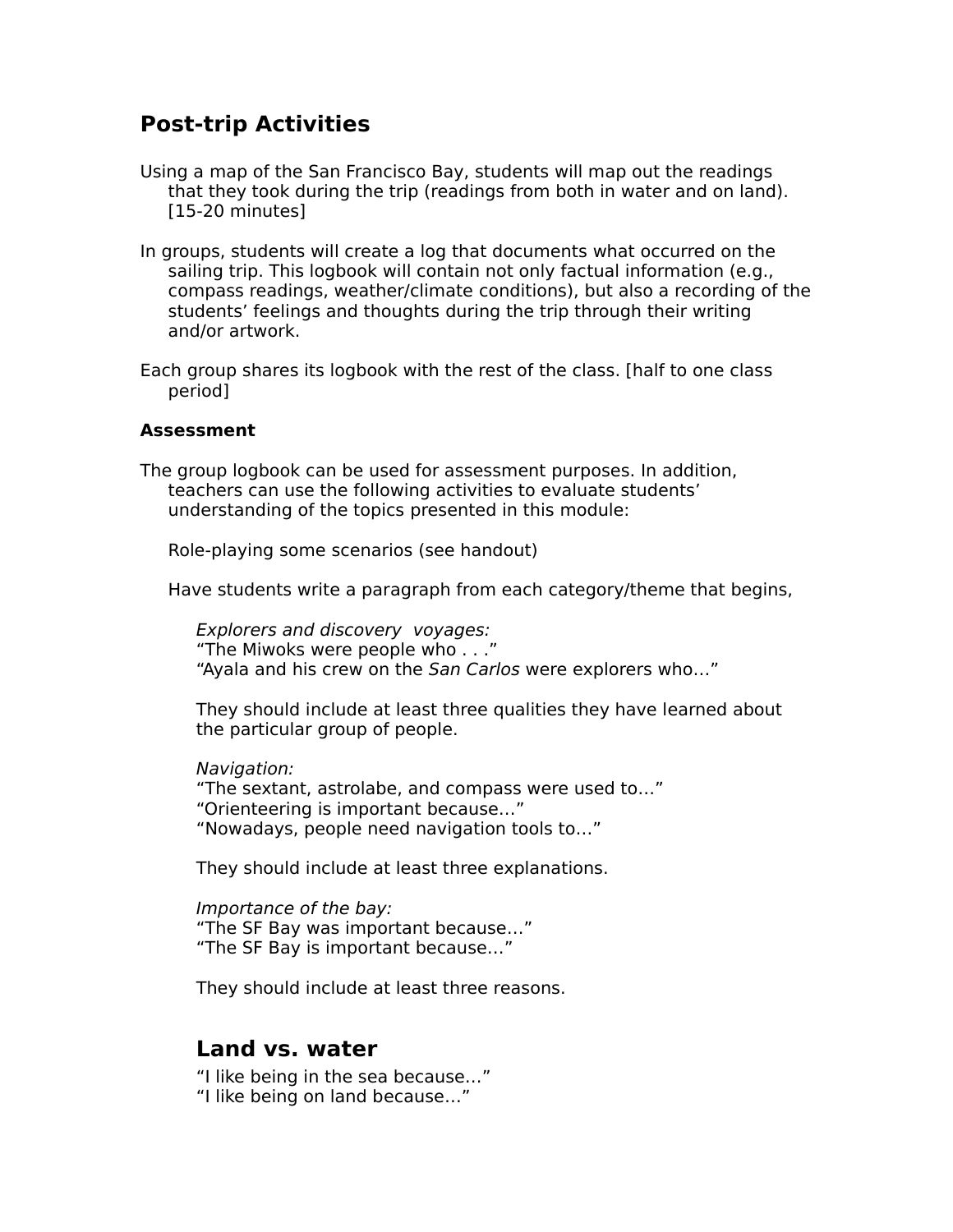"I might/might not like living on water because…"

They should include at least three reasons.

# **Applying Pegasus experience to own life**

"The Pegasus experience helped me to…" "After sailing on the Pegasus, I am/feel…"

They should include at least three explanations.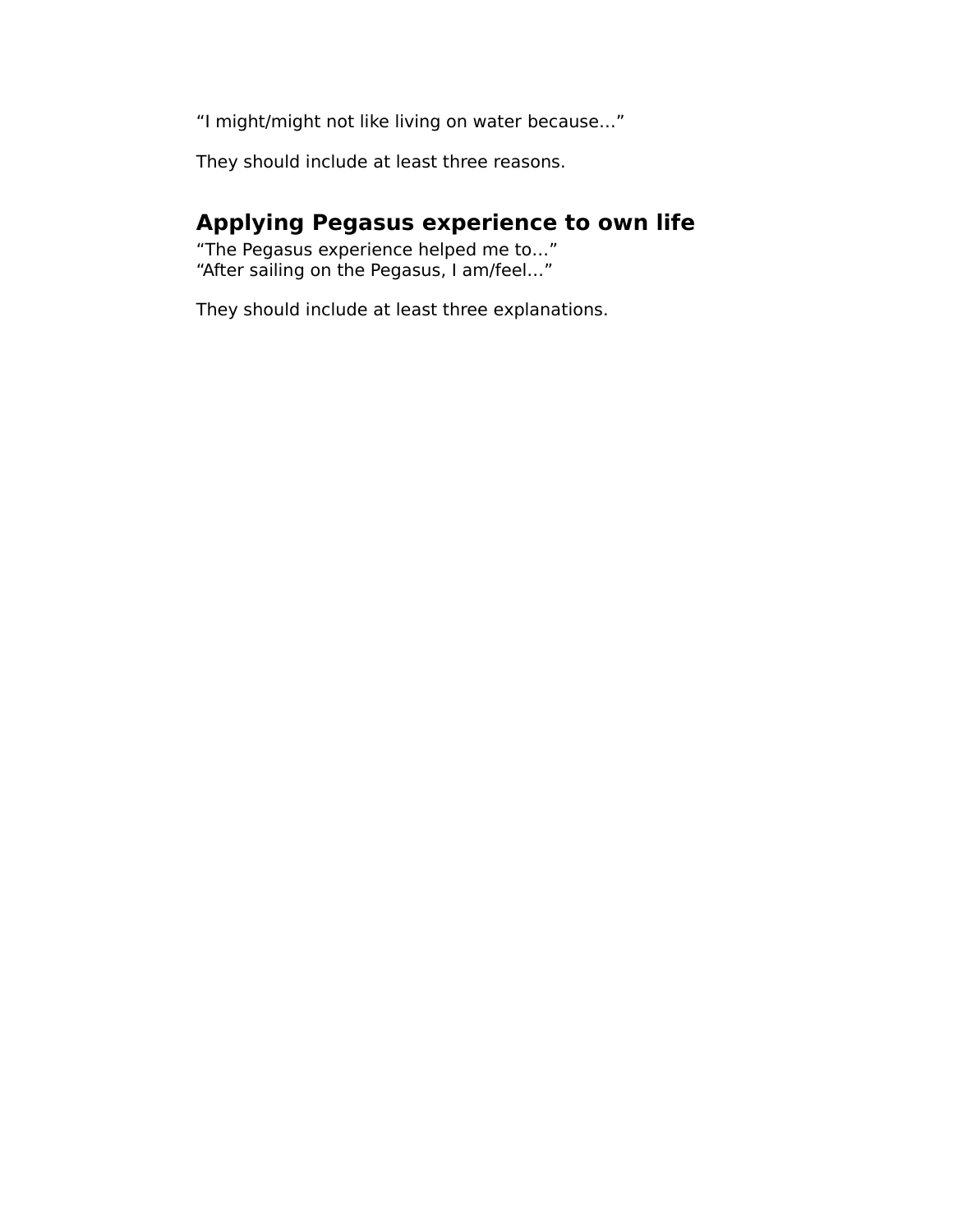Transparency #1: Trivia Quiz When the boat crew says "Belay it!", it means: "Hurry up!" "Go slow!" "Be quiet!" The stern is the \_\_\_\_\_\_\_\_\_\_ of the boat. back front middle When the boat crew is "tacking," it means they are: Slowing down the boat. Changing the course by turning front of the boat. Changing the course by turning the back of the boat. What does "raise the main" mean? Raise the main sail on the boat Check all the engine systems Start dinner The galley on the boat is: The bathroom The kitchen The main cabin A compass allows you to: See if you are going north, south, east, or west Read the latitude and longitude of a particular place Both When is a compass particularly useful? When it is extremely foggy and you cannot see landmarks When you cannot see any land When you have no idea where you are All of the above Which of the following tools were or are used to navigate on a boat? **Sextant** Abacus Pendulum Up until the late 1700s, which Indian tribe lived in and around the San Francisco Bay? Navajo Hopi Miwok

Most of the native inhabitants of the San Francisco Bay disappeared due to: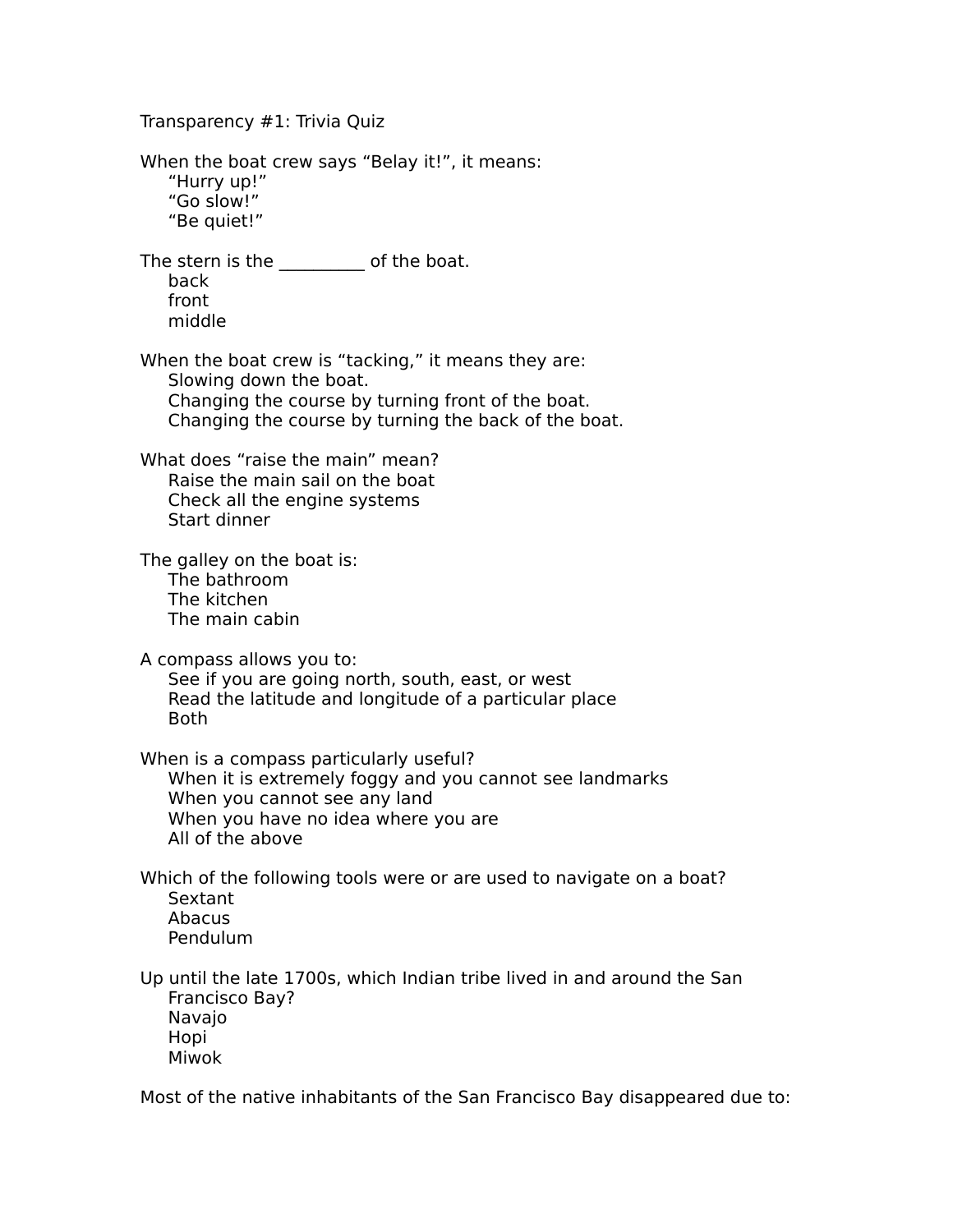Migration to Arizona and other states Exposure to diseases brought by "white men" (explorers and settlers) Lack of food

Which explorer(s) traveled to the San Francisco Bay? Sir Francis Drake Juan Manuel de Ayala Juan Bautista de Anza All of the above None of the above

The first official map of the San Francisco Bay was completed in:

1775 1579 1861

In the 1800s, wooden sea vessels were used primarily for: Entertainment/pleasure Transportation of goods Exploration

Today, they are used primarily for: Entertainment/pleasure Transportation of goods Exploration

In the past, what was the main purpose of the Berkeley Pier? It provided ferry service across the bay to San Francisco It provided a vital fishing area for the community It allowed for a good observation point for tourists

Today, what pressing concerns affect the Berkeley Pier? There is too much foot traffic on the pier. People who fish on the pier are seeing fish stock affected by water pollution. It is slowly rotting away. Both a and b Both b and c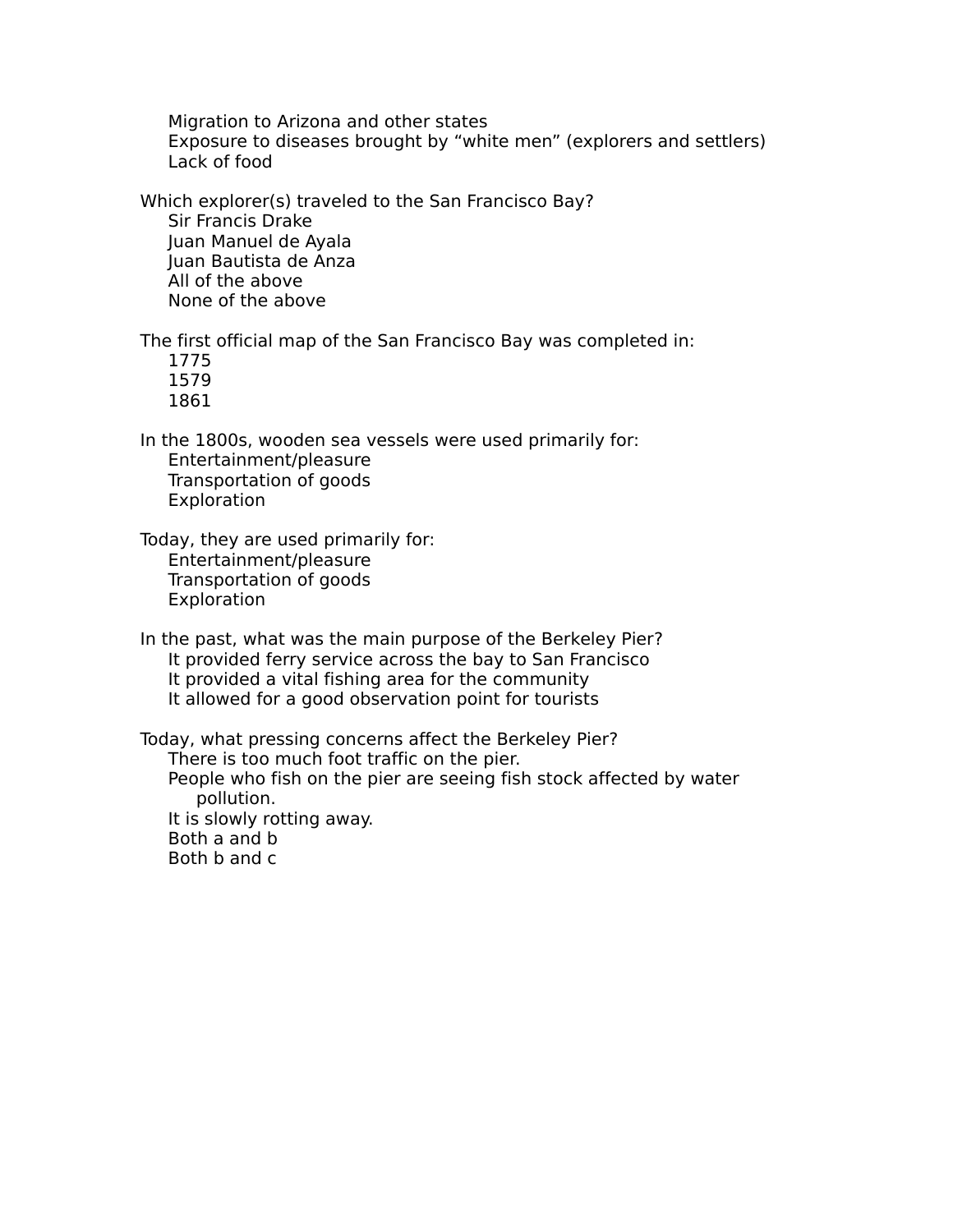Transparency #2: Answer Key to Trivia Quiz

When the boat crew says "Belay it!", it means: "Hurry up!" "Go slow!" **"Be quiet!"**

The stern is the \_\_\_\_\_\_\_\_\_\_ of the boat. **back** front middle

When the boat crew is "tacking," it means they are: Slowing down the boat.

**Changing the course by turning front of the boat.** Changing the course by turning the back of the boat.

What does "raise the main" mean?

- **a) Raise the main sail on the boat**
- b) Check all the engine systems
- c) Start dinner

The galley on the boat is:

The bathroom **The kitchen** The main cabin

A compass allows you to:

- a) See if you are going north, south, east, or west
- b) Read the latitude and longitude of a particular place
- **c) Both**

When is a compass particularly useful?

- a) When it is extremely foggy and you cannot see landmarks
- b) When you cannot see any land
- c) When you have no idea where you are
- **d) All of the above**

Which of the following tools were or are used to navigate on a boat?

**Sextant** Abacus Pendulum

Up until the late 1700s, which Indian tribe lived in and around the San Francisco Bay? Navajo Hopi

**Miwok**

Most of the native inhabitants of the San Francisco Bay disappeared due to: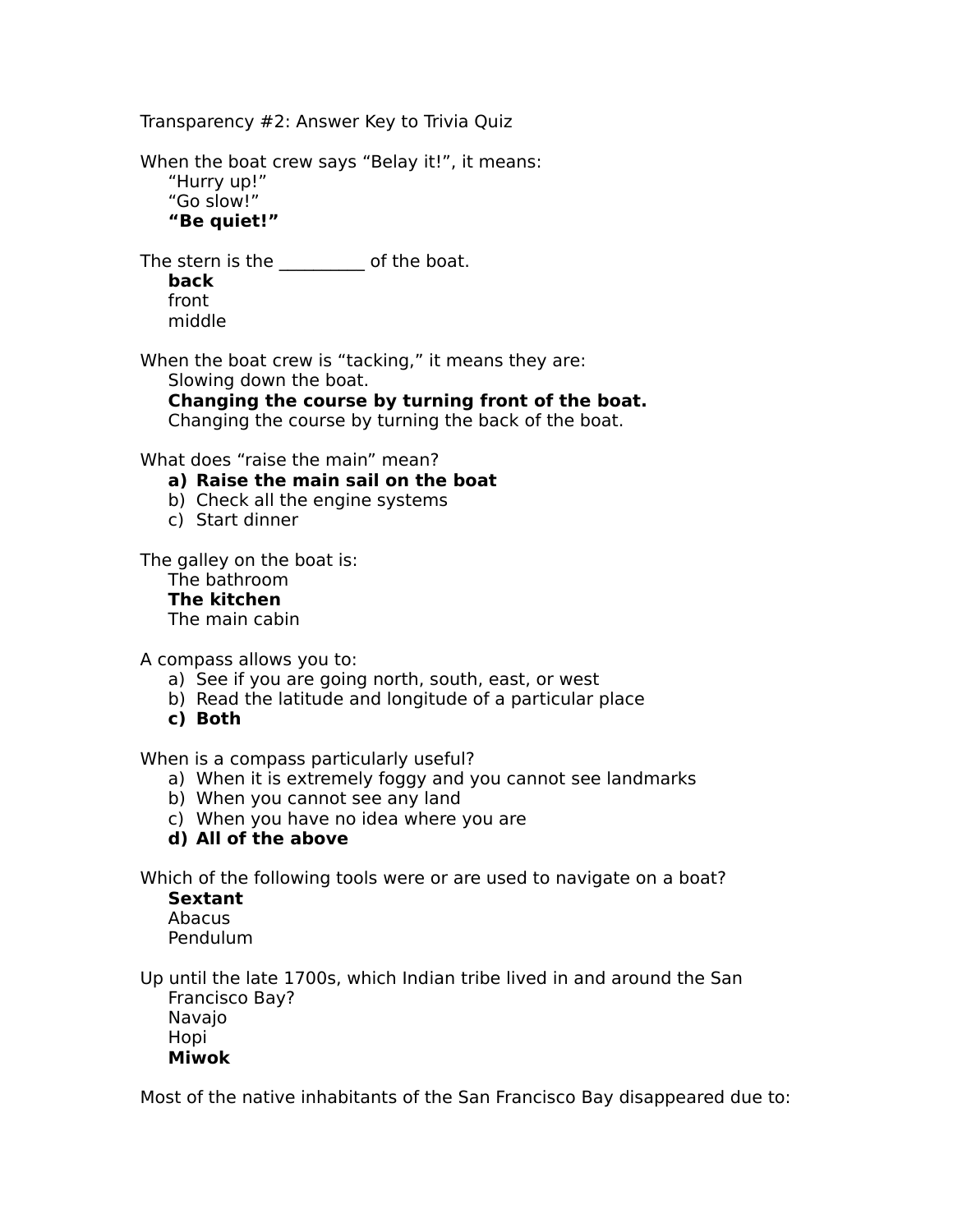- a) Migration to Arizona and other states
- **b) Exposure to diseases brought by "white men" (explorers and settlers)**
- c) Lack of food

Which explorer(s) traveled to the San Francisco Bay?

- a) Sir Francis Drake
- b) Juan Manuel de Ayala
- c) Juan Bautista de Anza
- **d) All of the above**
- e) None of the above

The first official map of the San Francisco Bay was completed in:

- **a) 1775**
- b) 1579
- c) 1861

In the 1800s, wooden sea vessels were used primarily for:

- a) Entertainment/pleasure
- **b) Transportation of goods**
- c) Exploration

Today, they are used primarily for:

- **a) Entertainment/pleasure**
- b) Transportation of goods
- c) Exploration

In the past, what was the main purpose of the Berkeley Pier?

- **a) It provided ferry service across the bay to San Francisco**
- b) It provided a vital fishing area for the community
- c) It allowed for a good observation point for tourists

Today, what pressing concerns affect the Berkeley Pier?

- a) There is too much foot traffic on the pier.
- b) People who fish on the pier are seeing fish stock affected by water pollution.
- c) It is slowly rotting away.
- d) Both a and b
- **e) Both b and c**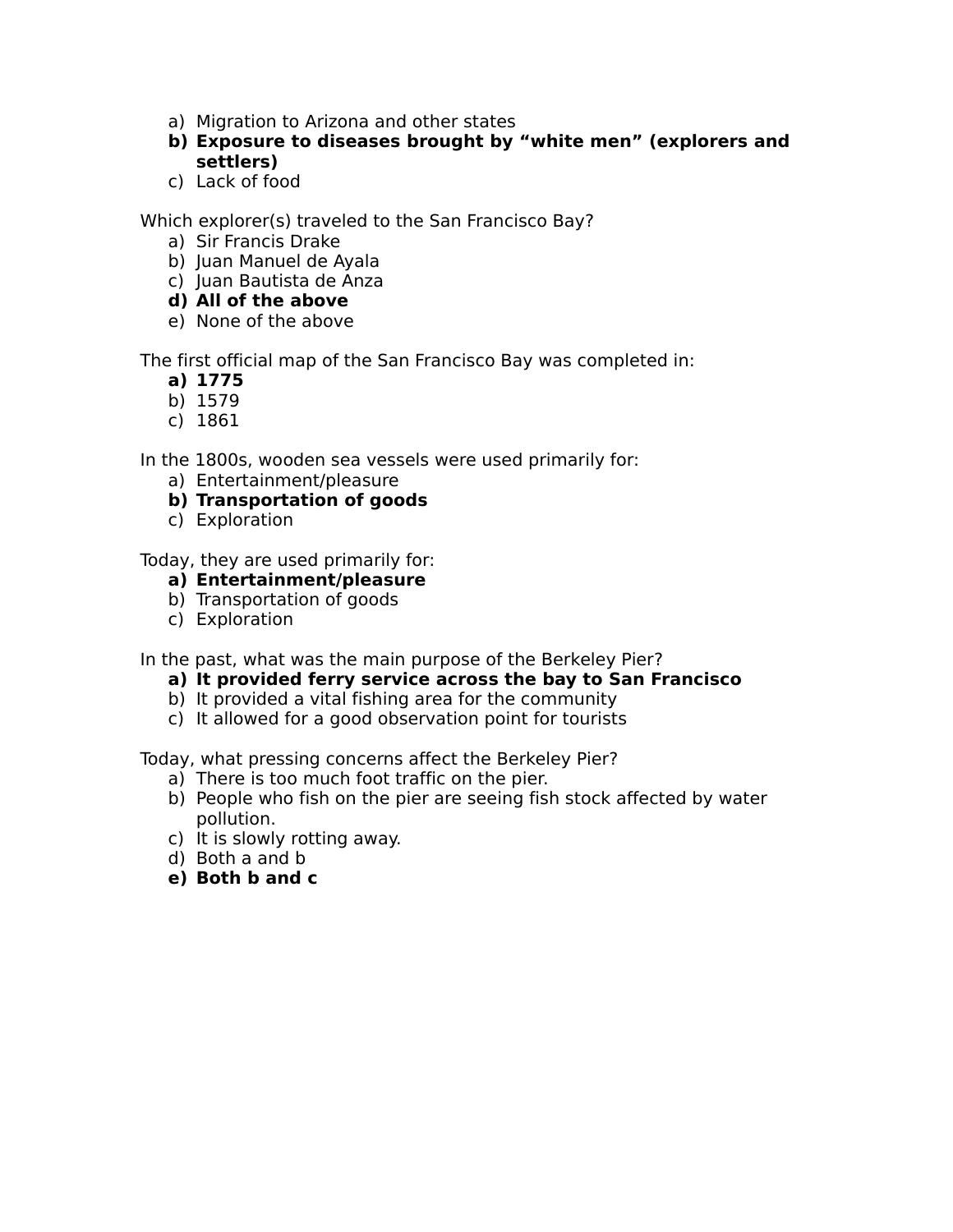Handout #1: History of the San Francisco Bay

[my intent was to insert a brief description of discovery voyages by Drake and Ayala among other information]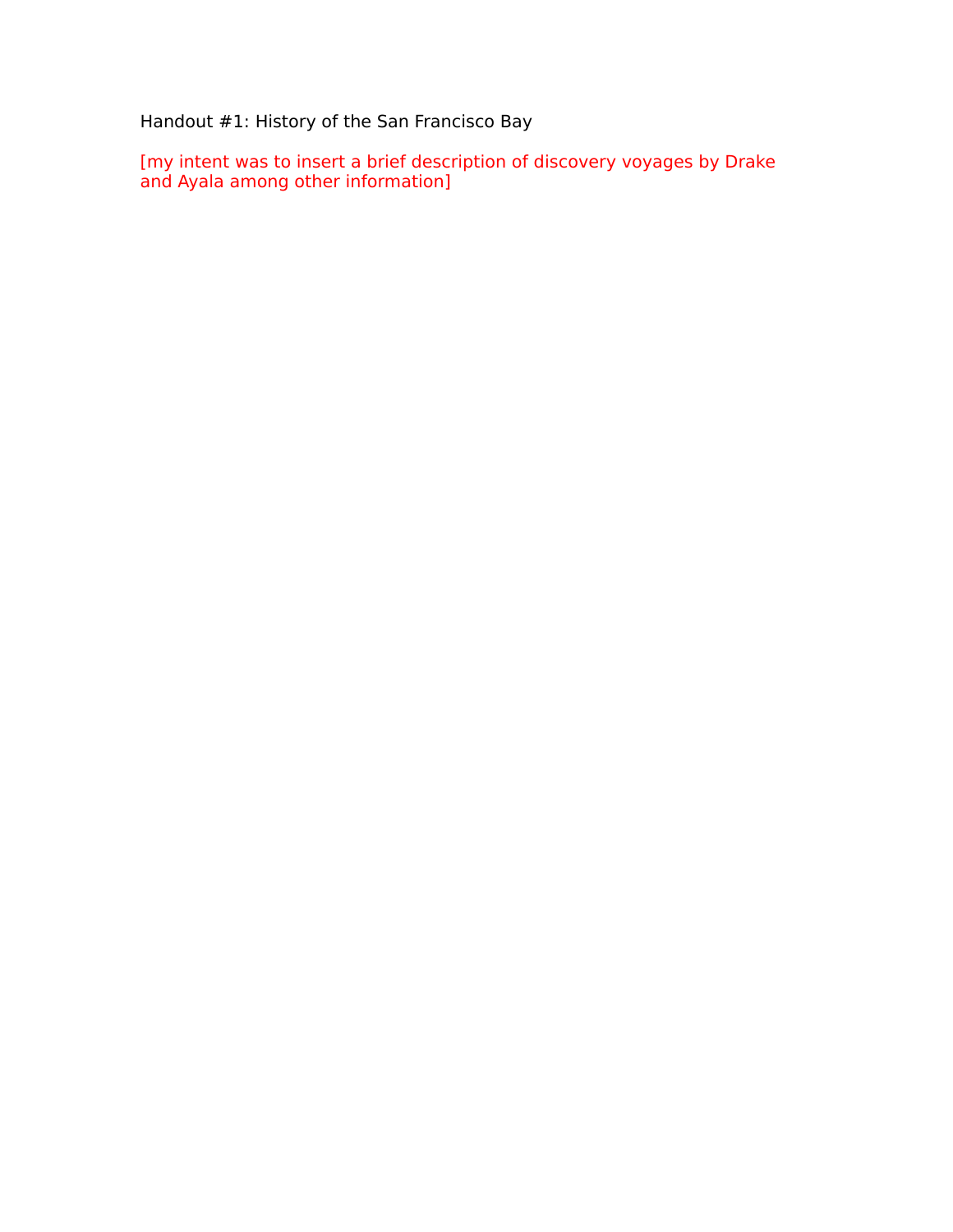Handout #2: Timeline Activity

Now that you know something about the history of the San Francisco Bay, think about how all the different events happened and when they occurred, and present the information on a class pictorial timeline.

Your teacher will put up a large piece of paper on the wall. On the paper, your teacher will draw a long vertical line that represents time. Each group will then add information to this timeline.

For each timeline entry, find a small photograph or draw a small picture that relates somehow to the information in the entry. For example, for the first compass that was invented in China, you can find a picture of a compass in a magazine or on the Internet. For Sir Francis Drake's arrival to San Francisco Bay, you can draw a picture of an explorer or a ship. Make sure that the picture is large enough for the class to see, but small enough to fit into the class timeline.

Follow the instructions below for your group:

Group #1: Up to 1700s

Your group will create the timeline up to the 1700s. The following information needs to be in your timeline:

First century AD: The compass is invented in China

????: [invention of wooden boat/ship/vessel]

- 1492: Christopher Columbus lands in the Americas
- 1579: Sir Francis Drake arrives in San Francisco Bay and claims land for England

[need something about Indians, more on explorers (vikings, Marco Polo), etc]

Group #2: 1700s-1800s

Your group will create the timeline from the 1700s through the 1800s. The following information needs to be in your timeline:

- 1775: Juan Manuel de Ayala and his crew (from Spain) arrive and create the first map of San Francisco Bay
- 1776: Juan Bautista de Anza (from Spain) come to the Presidio and map that area
- 1776: The United States declares independence from England
- 1850: California becomes the  $31<sup>st</sup>$  state
- 1854: California's first lighthouse built on Alcatraz Island
- 1892: U.S. Quarantine Station opened on Angel Island (the station was a holding place for Asian immigrants who were coming to the United States to seek work opportunities)

Group #3: 1900s to the present

Your group will create the timeline for the 1900s to the present. The following information needs to be in your timeline: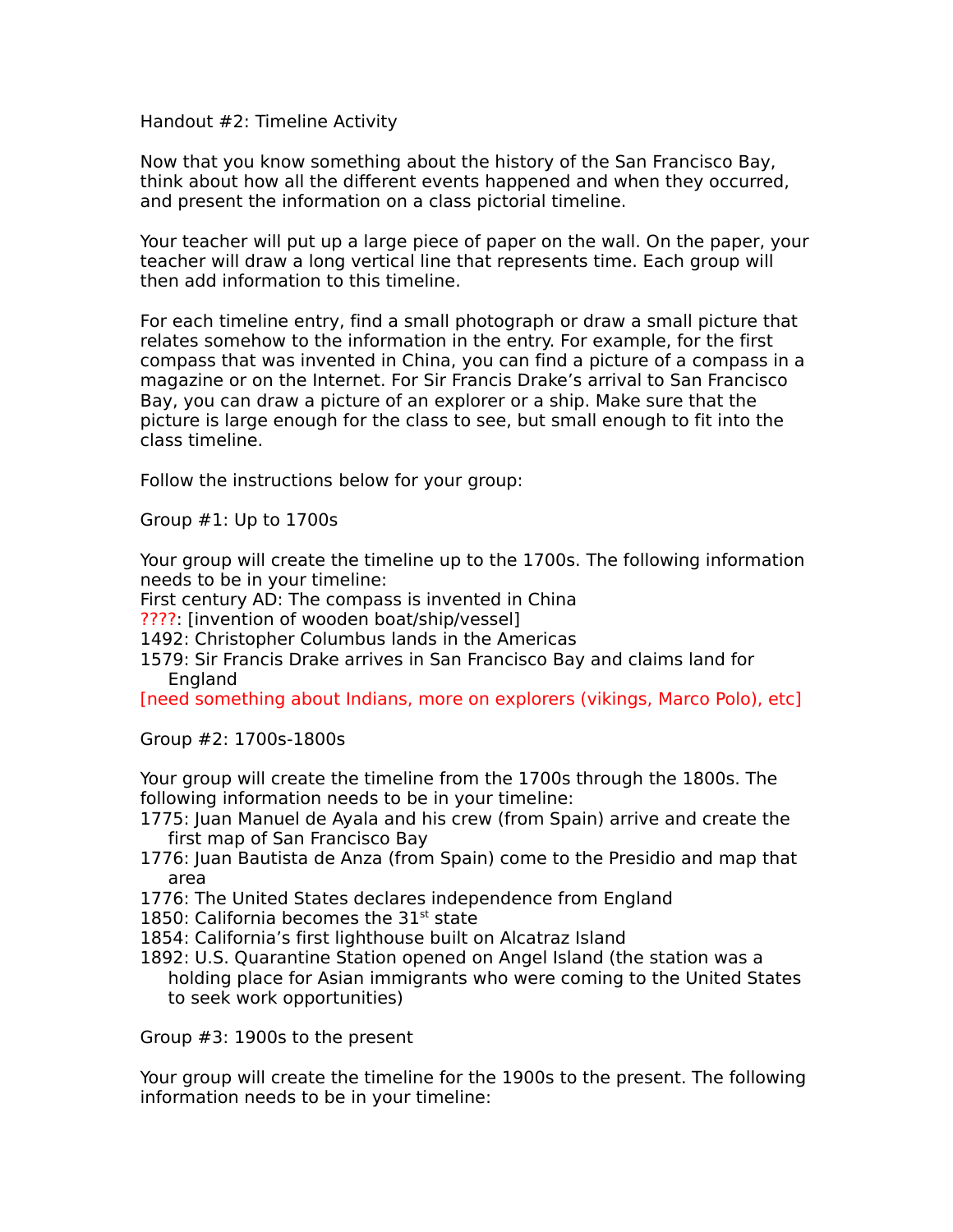#### 19??: [something about buildup of military defense structures on Angel Island?]

1906: A major earthquake strikes Northern California

1914: World War I begins

1919: World War I officially ends with the signing of the Treaty of Versailles

1937: Golden Gate Bridge is officially opened to pedestrians and vehicles

1941: World War II begins with the United States declaring war on Japan

1945: World War II ends with Japanese surrender

1954: San Francisco International Airport opens

1962: Angel Island becomes a national park

Once all the groups have added to the class timeline, you will be able to see some of the main events that occurred in the world and in San Francisco Bay from the earliest times to the present.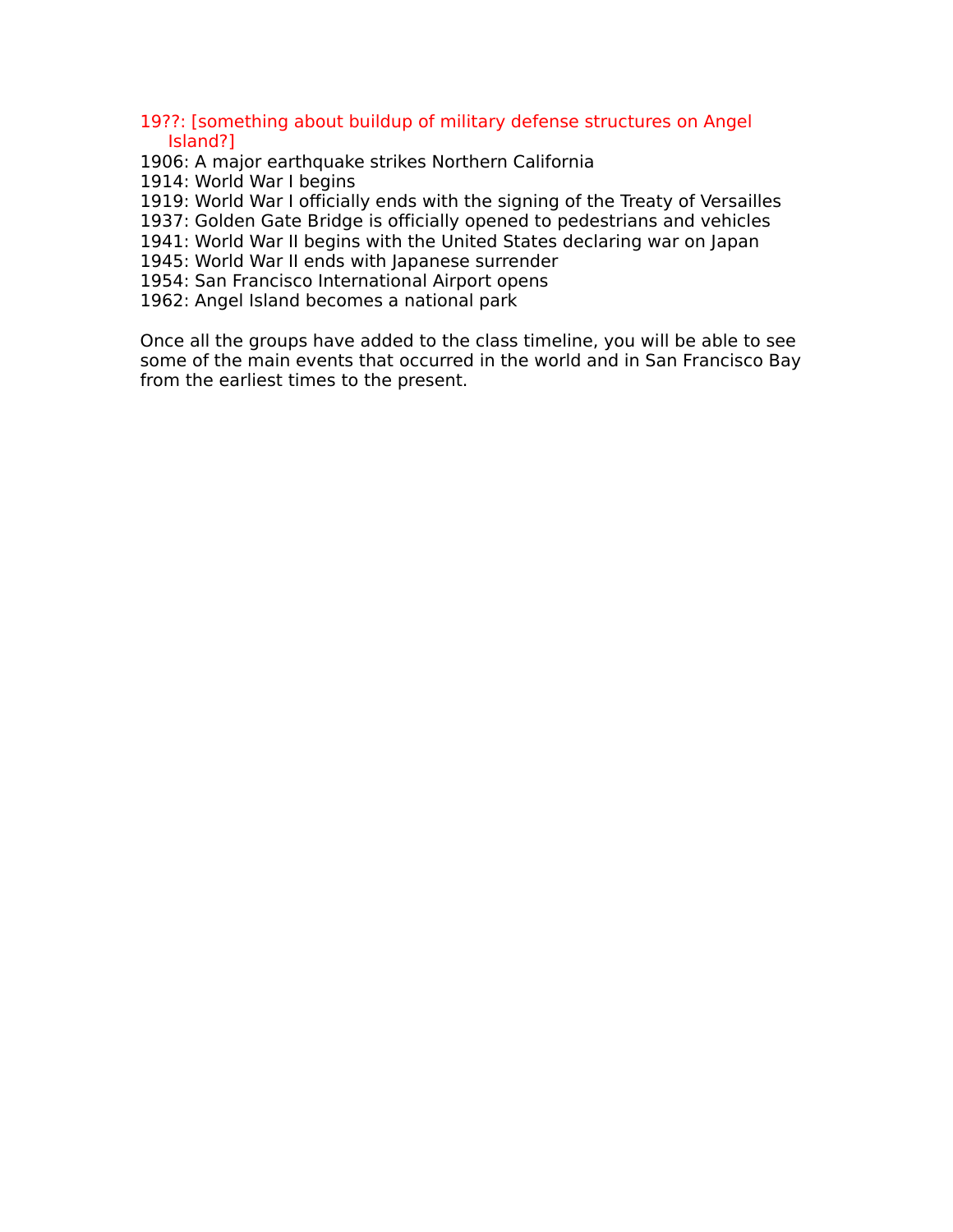Handout #3: Excerpts from Ayala's logbook, Father Vicente's diary, Ayala's letter to Viceroy of New Spain

[My intention was to have discussion questions after each excerpt or after all the excerpts that got students to think about what these people saw in the SF Bay. By reading these, students also have a chance to think ahead of time about what they might see or might want to look for during their own sailing trip near Angel Island.]

Ayala logbook

August 10. Nothing new. On the  $11<sup>th</sup>$  the longboat was hoisted in for repairs.

August 12. The longboat was lowered and I set out in it to find a better anchoring ground for the ship. I was looking over the island that I called Angels Island (Isla de los Angeles), the largest one in this harbour, and making close search for an anchoring place that handily provided water and firewood. Although I found some good ones, I was inclined to go further and look over another island, and found it quite barren and rugged and with no shelter for a ship's boats. I named it Pelican Island because of the large number of pelicans that were there. Next I tried to reach the shore at the southwest of the entrance to the arm of the sea that extends to the southeast, in order to examine a cove, but neither wind nor current would let me do so. I returned aboard at half past 5 o'clock in the afternoon.

August 13. Today, at 8 o'clock in the morning, I weighed anchor to go to a cove that was a mile away from us, but as the incoming tide was flowing very strongly, I dropped anchor until 3 in the afternoon, when, again getting under weigh, I sought out an angle at the northwest part of Angel Island and dropped anchor in 9 fathoms at a pistol shot from the land, in the slack of the current and protected from all winds.

August 14. We put out another anchor and remained moored north-northeast and south-southwest. We struck the lower yards and the topmasts.

August 15. At 9 o'clock in the forenoon I ordered the longboat away with eight days' provisions, crew enough, and weapons, under command of the first sailing master. I directed him to continue exploring north-northeastward as far as he could take soundings.

Ayala's letter to the Viceroy of Spain

#### Most Excellent Sir

Sir: I have carried out the orders under which I embarked in the supply ship San Carlos, and have come in from my return voyage at this harbour of San Blas this 6<sup>th</sup> day of November after having been at the harbours of Monterey and San Francisco…

This is certainly a fine harbour: it presents on sight a beautiful fitness, and it has no lack of good drinking water and plenty of firewood and ballast.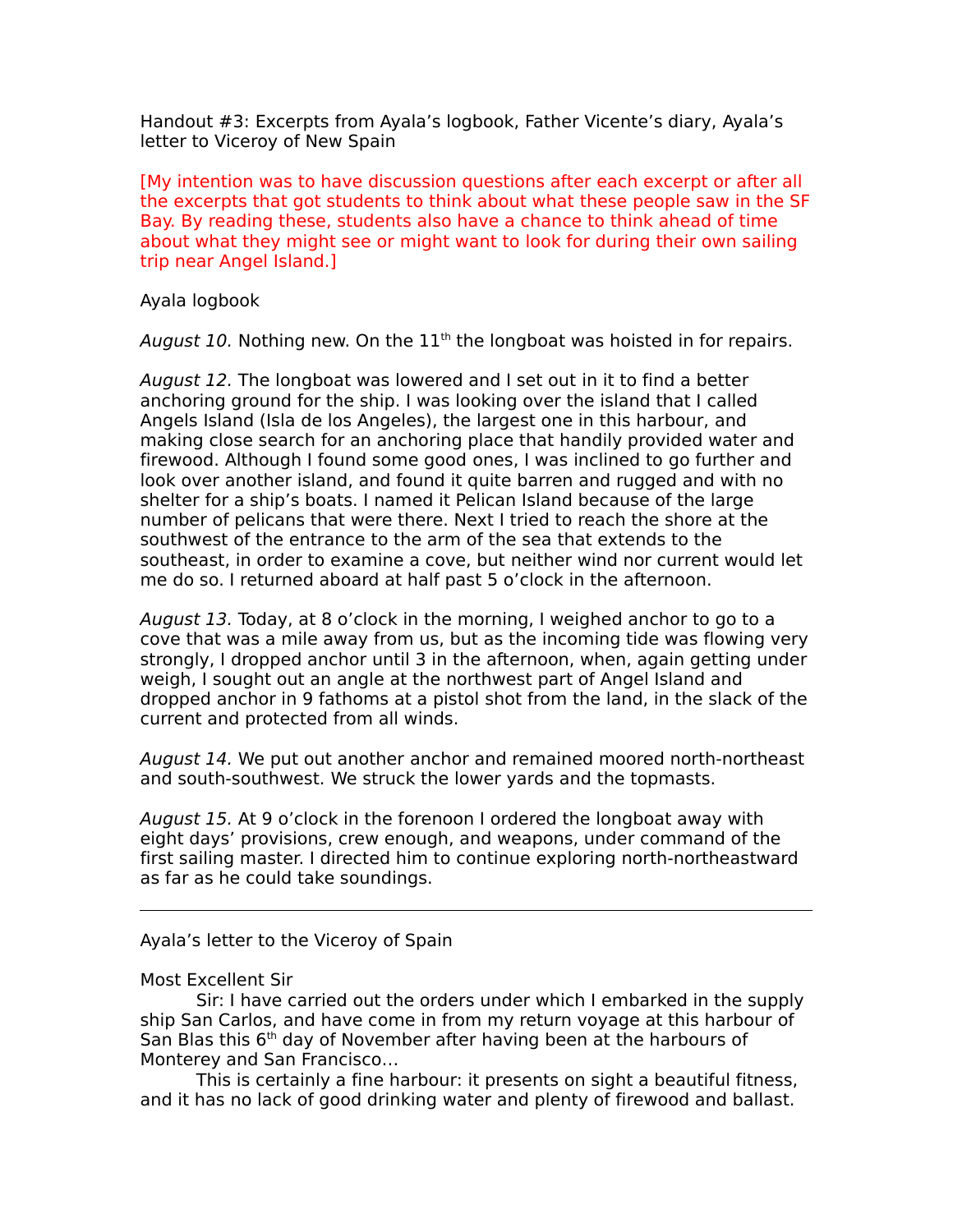Its climate, though cold, is altogether healthful and it is free from such troublesome daily fogs as there are at Monterey, since these scarcely come to its mouth and inside there are very clear days. To these many good things is added the best of all: the heathen all round this harbour are always so friendly and so docile that I had Indians aboard several times with great pleasure, and the crew as often visited them on land. In fact, from the first day to the last they were so constant in their behaviour that it behove me to make them presents of earrings, glass beads, and pilot bread, which last they learned to ask for in our language clearly.

Beyond question such amity was a great help to us, for it let us carry out with little fear the exploration with which I was charged….

Harbour of San Blas, the 9<sup>th</sup> of November, 1775.

Juan Manuel de Ayala

To His Excellency Antonio María Bucareli.

The Report of José de Cañizares, first sailing master of the San Carlos, to Captain Ayala

….A mile to the north-northeast of Angels Island is a bay that lies northnorthwest and south-southeast. The points that make it are about two leagues apart and its depth into the land is about two and a half leagues. In its northwestern part are three small islets that form with the shore a narrow channel obstructed at its southwest end by a shoal. All round it is broken hill country with very little woodland, bay trees and live oaks here and there making up what there is. Inland, in the part that faces west-northwest, a forest can be seen that appears from a distance to be of pines. Midway of this bay is a rocky islet [Red Rock], high and bulky, with some underwater rocks at the northeast side. As the map shows, there is depth enough for anchoring if the ships have good cables as well as anchors; there would be great strain on them, since there is not less than a four-knot current…

To the east of this island, at a distance of two leagues, there is another, rough, craggy, and without shelter, which divides the entrance to the inlet into two channels through which the salt water comes in some dozen leagues. The width of the inlet is in places one, two, or three leagues. The fairway has no more than four fathoms depth. It has width enough, but a pistol shot away from it the depth is less than two fathoms. The furthest part of this bight, which faces east, makes with a curving point a pocket that at low tide is for the most part drained bare. Here are some stakes to which are fastened bunches of black feathers, handful of reeds, and small and spiral seashells. They gave me the idea, since they are in the midst of the waters, that they are fish traps…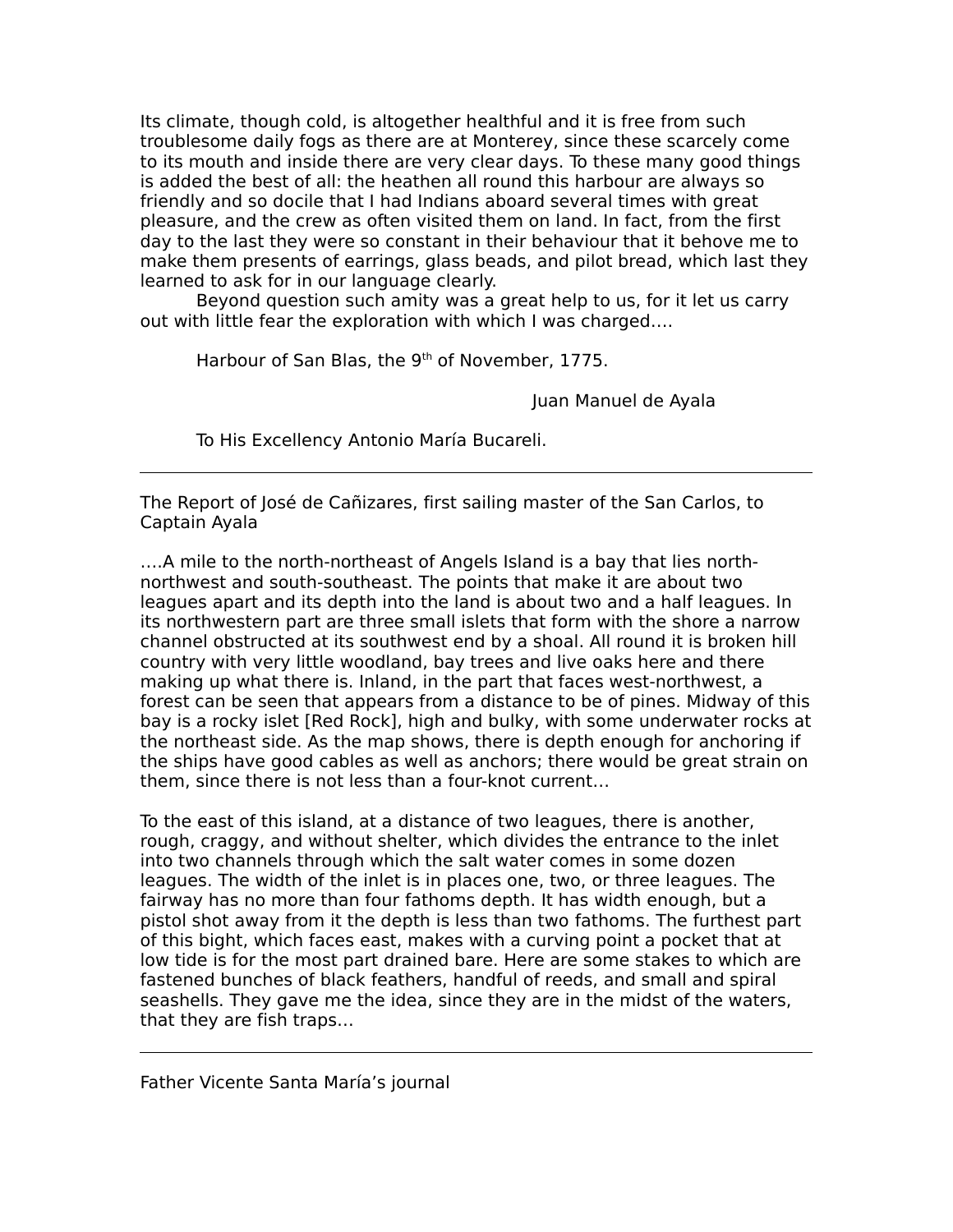…At 6 o'clock in the afternoon the sailing master set out again in the longboat to have a new look at the surroundings near by. As the Indians saw him turning landward they thought that, moved by their desires, we were of a mind to please them, and all of them came down to the shore's edge. At the same time, we saw that with the Indians who had left there were coming some others whose slow pace showed that they were carrying something heavy. The longboat took another direction, and when the Indians saw that it was not coming to them in spite of their urging us with shouts and signs of good will, they repeated their previous action, leaving at the shore's edge what they had brought to win our favour, and all of them went away; we had no sight of them again that evening.

The longboat returned to the ship, and in order to grace the occasion in person our captain went in it to see what the Indians had so generously left. Having reached the shore, he came upon a collection of things which, though to our notion crude, was of high value to those unfortunates, for otherwise they would not have chosen it as the best offering of their friendly generosity.

This was a basketful of pinole (who knows of what seed?), some bunches of strings of woven hair, some of flat strips of tule, rather like aprons (grass skirts), and a sort of hairnet for the head, made of their hair, in design and shape best described as like a horse's girth, though neater and decorated at intervals with very small white snailshells….it was decided that very early next morning the longboat should return the basket in which the Indians had given us their pinole, and in it trinkets made with bits of glass, earrings, and glass beads…

The time we were with them seemed to us short, but it was enjoyable, all the more when, upon my pronouncing the most sweet names of Jesus and Mary Most Holy, they repeated them clearly, a great satisfaction and pleasure to me and to my companions. We observed a singular thing about the gift of glass trinkets that we had presented to them: not knowing what to do with them, or what not to do, they had put them aside until we should demonstrate how they should be used; so they brought in their hands the earrings and glass beads we had given them and, reaching them out to us, made gestures with them as if asking us what they were for and how to use them. Then all of us began putting the earrings in their ears, at which they were much pleased, as they showed with faces full of joy…

It would be about 10 o'clock in the forenoon of the 23 $^{\text{rd}}$  of August when, towards the point of the Isla de Santa Maria de los Angeles (Angel Island) near which we stayed, two reed boats were seen approaching, in which were five Indians. As soon as the captain was informed of this, he directed that signs be made inviting them aboard, to which they promptly responded by coming, which was what they wanted to do. Leaving their boats, they climbed aboard quite fearlessly. They were in great delight, marvelling at the structure of the ship, their eyes fixed most of all on the rigging. They wondered no less at the lambs, hens, and pigeons that were providently kept to meet our needs if someone on board should fall sick. But what captivated and pleased them was the sound of the ship's bell, which was purposely ordered to be struck so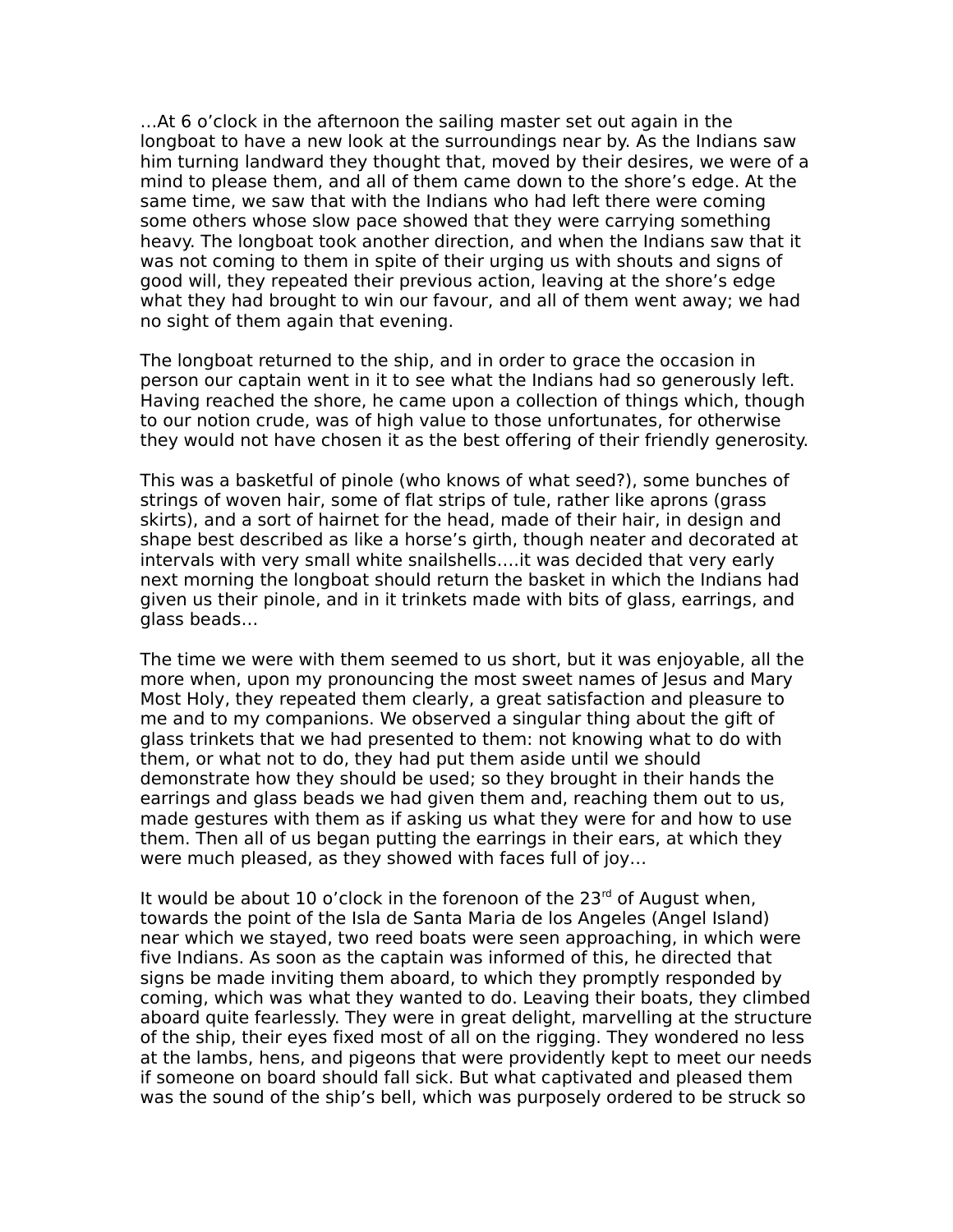we could see what effect it had on ears that had never heard it. It pleased the Indians so much that while they were on board they went up to it from time to time to sound it themselves. They brought us, as on other occasions, gifts of pinoles, and they even remembered men's names that we had made known to them earlier….Close on midday they took to their boats again, bidding farewell to us all and promising to be back on the morrow….

### **Group Task:**

Look at the pictures below. These images show the first encounter between Indians and Sir Francis Drake's voyagers in the 16th century. Like the experiences of Ayala and his crew, Drake and his voyagers also met Indians who were mostly curious and just wanted to know more about the white man.



Picture 1: Sir Francis Drake arriving in San Francisco Bay

Picture 2: Engraving of Sir Francis Drake's first encounter with the Indians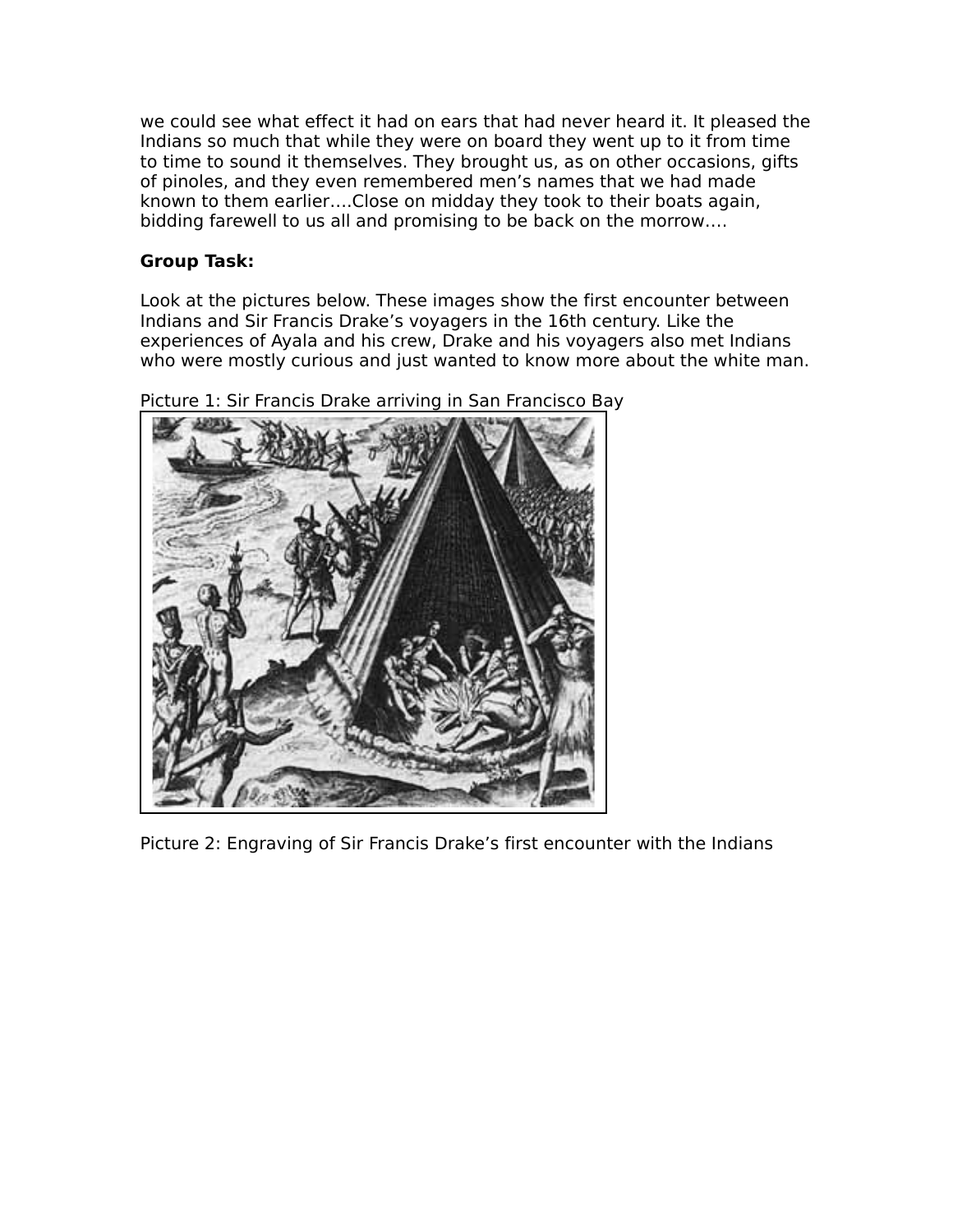

Answer the following questions about the two images.

Describe the scenes. Based on what you see, what do you think the encounter was like?

How are the explorers depicted in these images? What about the Indians? What do you think the explorers are feeling and/or thinking? What do you

think the Indians are feeling and/or thinking?

## **Task**

Reflecting on what you read in the previous excerpts from Father Vicente, Ayala, and Canizares, draw a picture that illustrates their encounter with the Miwoks. You can draw the scene in one of these situations:

- First glimpse of the Indians by the white men, in which the explorers are in the water on their longboat and approaching the shore. Meanwhile, the Indians are waiting by the shore.
- A meeting at the Indian's house, where the native people have prepared gifts and food for the explorers. The explorers, in turn, have brought gifts for the Indians.
- Explorers invite Indians onto their ship. This is the first time the Indians have set foot on such a ship.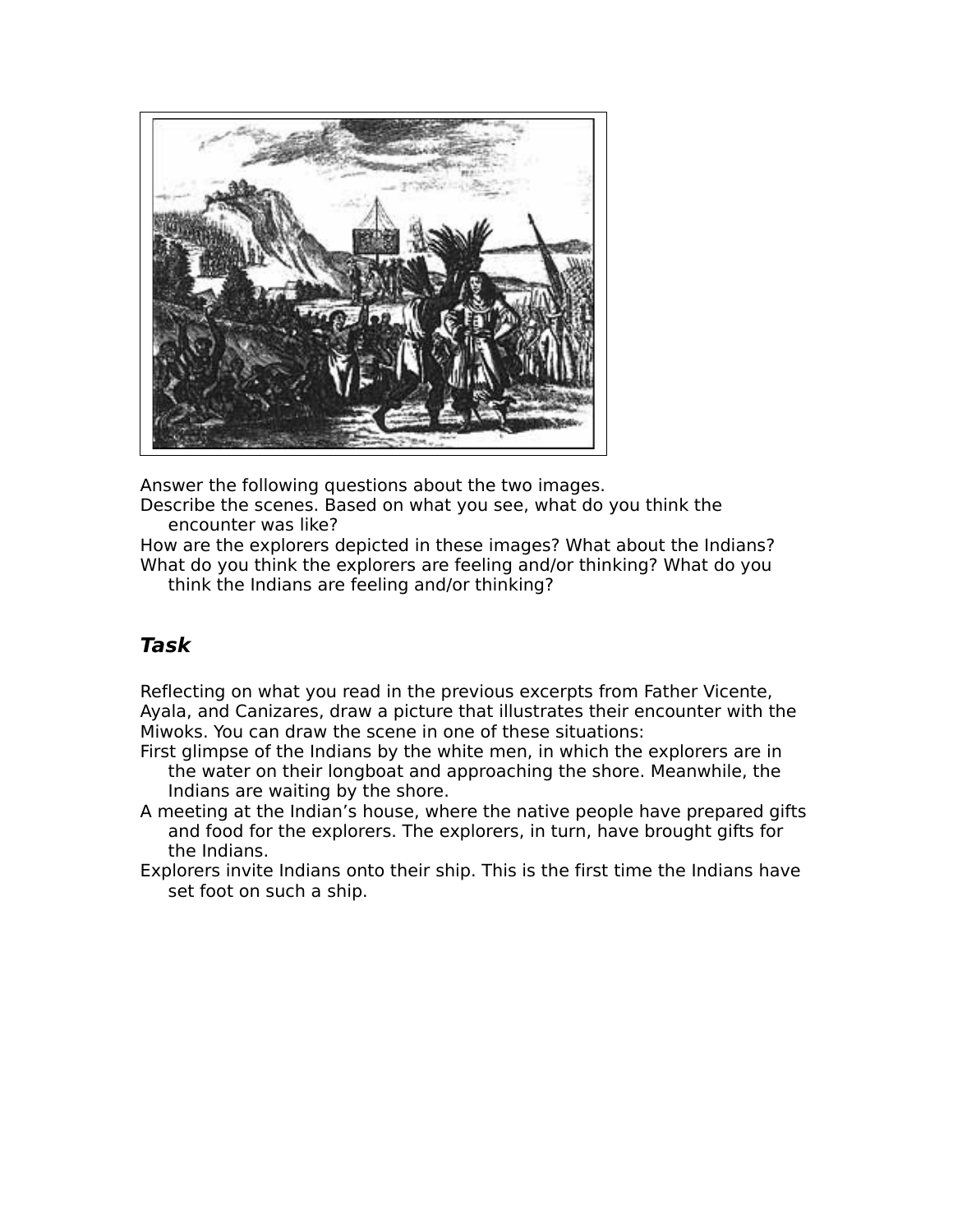Handout #4: Miwok History

According to archeologists, Coast Miwok, who lived predominantly in the area as far north as Bodega Bay and that included Marin County, chose to live in areas near water, such as oceans, bays, sloughs, lagoons, and streams.

Miwoks' main food staple was acorns, ground into flour with a mortar and pestle. This diet was supplemented with shellfish, fish, birds, rabbits, venison (deermeat), berries, nuts, and roots. These Indians were hunters, gatherers, and fishermen, and were peaceful people who did not engage in wars with other tribes. They made bows and arrows for hunting large animals such as bears and deer, nets for fishing, and basket traps for catching small birds such as quail. Miwok culture included activities such as basket-weaving, dances, and games. Typically, men were the hunters and leaders of the village while women prepared food and made baskets. Everyone had a job to do. For example, boys and girls helped gather wood and carry water. Boys also hunted for birds and small animals while girls helped the women with housekeeping chores. The Miwok lived in conical-shaped houses made of redwood and tule (a type of grass). Every family also had a similar but smaller structure to use as a storage place for acorns and other food items.

Each village had leaders (headmen and headwomen) as well as doctors (shamans). The Miwok doctors used ritualistic songs, prayers, ceremonies, and herbal concoctions to cure various illnesses. Miwoks participated in many rituals and ceremonies with each season. Special structures known as sweathouses and roundhouses were used for these events. They also enjoyed story telling, especially tales about deities and animals. Their In fact, they believed that the most important god, the Coyote spirit, created earth and men. Here is a legendary story from the Hookooeko Miwoks:

\*\*\*\*\*

## **How O'-ye the Coyote Man Discovered His Wife**

The world was made by O'-ye the Coyote-man. The earth was covered with water. They only thing that showed above the water was the very top of Oon'-nah-pi's (Sonoma Peak, about 40 miles north of San Francisco).

In the beginning O'-ye came on a raft from the west, from across the ocean. His raft was a mat of tules and split sticks; it was long and narrow. O'-ye landed on the top of Oon'-nah-pi's and threw his raft-mat out over the water—the long way north and south, the narrow way east and west; the middle rested on the rock on top of the peak. This was the beginning of the world and the world is still long and narrow like a mat—the long way north and south, the narrow way east and west.

When O'-ye was sitting alone on top of Oon'-nah-pi's and all the rest of the world was covered with water, he saw a feather floating toward him, blown by the wind from the west—the direction from which he himself had come. He asked the feather, "Who are you?"

The feather made no reply.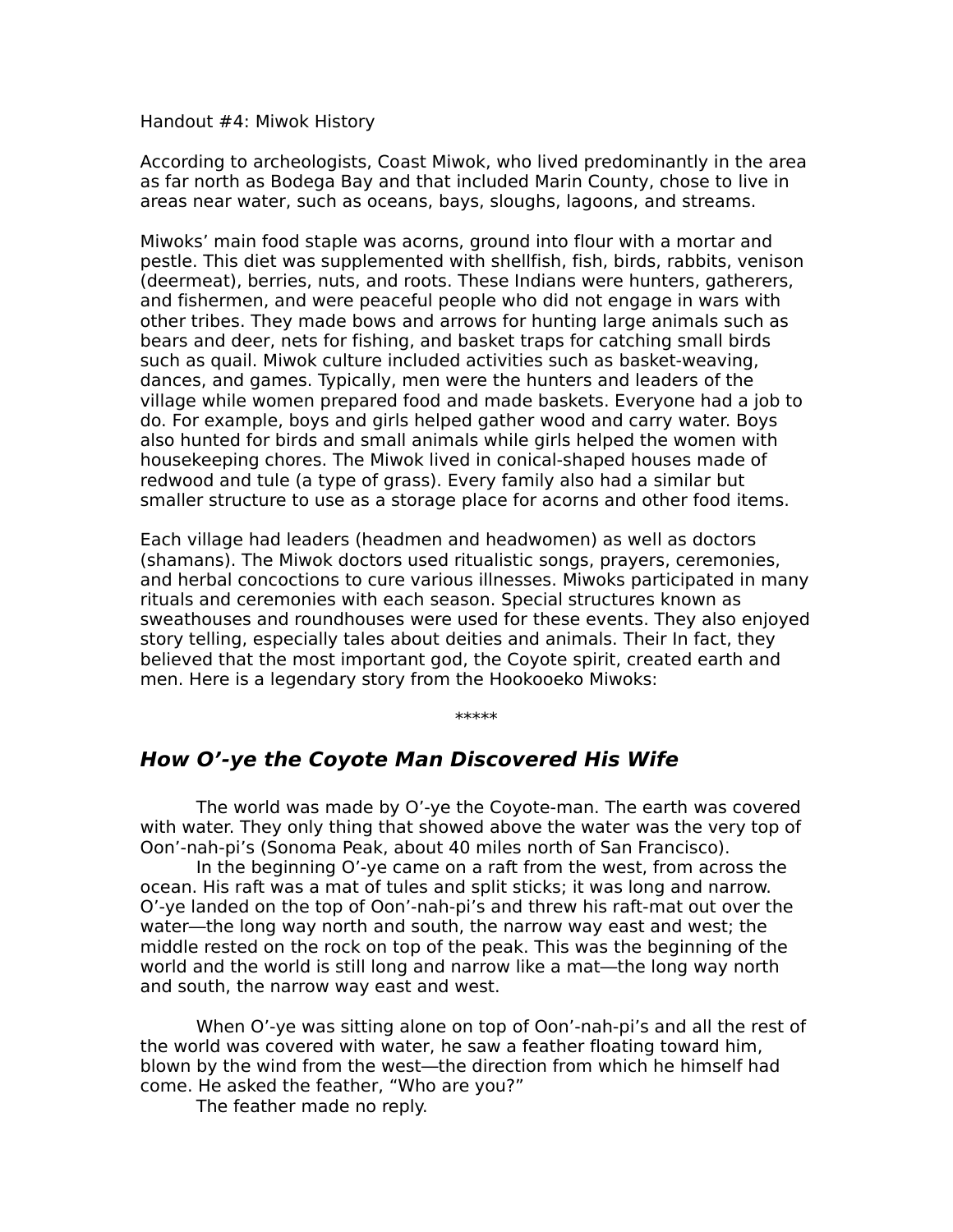He then told the feather about his family and all his relatives. When he came to mention Wek'-wek, his grandson, the feather leaped up out of the water and said, "I am Wek'-wek, your grandson."

O'-ye the Coyote-man was glad, and they talked together.

Every day O'-ye noticed Ko-to'-lah the Frog-woman sitting near him. Every time he saw her he reached out his hand and tried to catch her, but she always jumped into the water and escaped.

After four days the water began to go down, leaving more land on top of the mountain, so that Ko-to'-lah had to make several leaps to reach the water. This gave O'-ye the advantage and he ran after her and caught her. When he had caught her he was surprised to find that she was his own wife from over the ocean. Then he was glad.

When the water went down and the land was dry O'-ye planted the buckeye and elderberry and oak trees, and all the other kinds of trees, and also bushes and grasses, all at the same time. But there were no people and he and Wek'-wek wanted people. Then O'-ye took a quantity of feathers of different kinds and packed them up to the top of Oon'-na'pi's and threw them up into the air and the wind carried them off and scattered them over all the country and they turned into people, and the next day there were people all over the land.

\*\*\*\*\*

Miwok culture was bound by strong beliefs in the forces of nature (man's relationship with the natural environment, for example). Many of their stories talk about the "first people": with time, these first people were transformed into animals, trees, rocks, stars, and other objects. So, you can see why the Miwoks would place much importance and respect on these things.

The Miwoks who hunted on Angel Island were of the Hookooeko group of the Coast Miwok tribe. Miwoks traveled to Angel Island in tule reed boats (Spanish name for them: balsas). These boats typically carried four men (although some could carry as many as 10 people) with each using a doublebladed paddle and could go faster than a longboat. The Miwoks who regularly visited the island did not live on the island in any permanent fashion. Rather, they went there to hunt for deer, seals, sea lions, and sea otter. They also took advantage of the abundant supply of salmon and other fish/shellfish in the area. On the island, they could also find necessities such as herbal plants to use for their healing methods. They set up temporary hunting camps in the form of branches covered with tule in which to prepare for this task. They were the first "Californians" to meet English-speaking people (via Sir Francis Drake's voyage in 1579).

When the white man arrived, the Indians were exposed to what were then deadly diseases such as smallpox and measles. By 1804, there were only a little over 1,000 of them left, and just 25 years later, only 241 Indians remained. The last known full-blooded Miwok, Tom Smith, died in 1932.

Did you know that the city Novato got its name from Miwok language? The highest mountain in the SF Bay region, Mount Tamalpais is also a name from this language ("tamalpais" = coast mountain). Likewise, our largest water reservoir [is this the truth?] Hetch Hetchy, gets its interesting name from this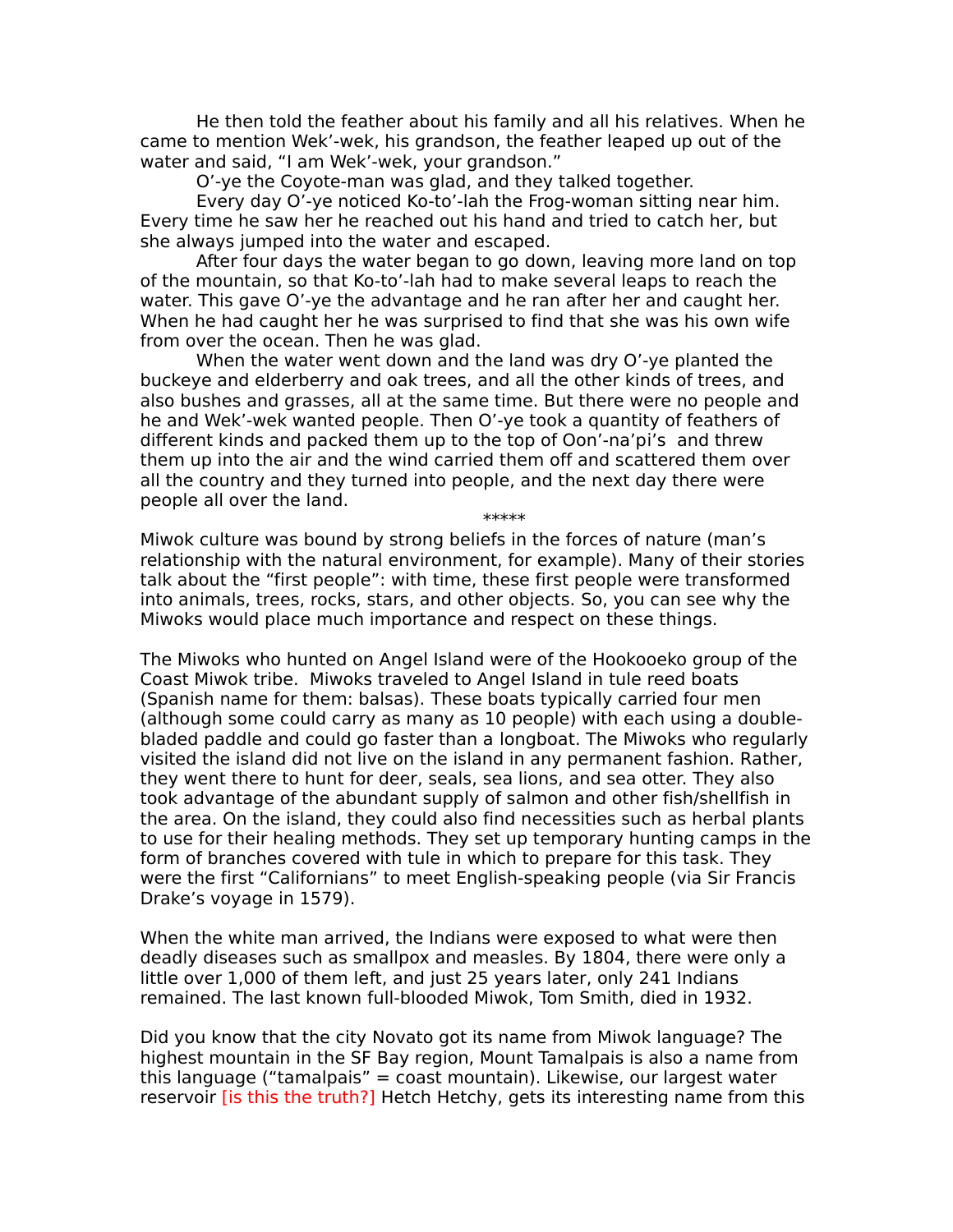language ("hetch hetchy" = acorn valley or grass-seed valley). Here are some more commonly-used words from Miwok language:

[intent here was to have some type of activity that used these words in these languages; also, the Spanish equivalents are not yet in this table.]

| <b>Miwok (Coast)</b> | <b>Spanish</b> | <b>English</b> |
|----------------------|----------------|----------------|
| Kootca               |                | House          |
| Saka                 |                | <b>Boat</b>    |
| Uumpa                |                | Acorn          |
| Kesuum-ala-kesuum    |                | Deer           |
| Meeye                |                | <b>Bird</b>    |
| Lota                 |                | Fish           |
| Ooye                 |                | Coyote         |
| Weea                 |                | Earth (world)  |
| Hii                  |                | Sun            |
| Puuluuluuk           |                | Moon           |
| <b>Hitiis</b>        |                | Star           |
| Hena, kiiwel         |                | Wind           |
| Hiiana               |                | Day            |
| Kawul                |                | Night          |
| Wukii                |                | Fire           |
| Kiik, liiwa          |                | Water          |
| <b>Tcok</b>          |                | Stream         |
| Paiyis               |                | Mountain       |
| Luupu                |                | Rock           |
| Alwas                |                | <b>Tree</b>    |
| Tuumai               |                | Wood           |
| <b>Taiyis</b>        |                | Man            |
| Kuuleeyis            |                | Woman          |
| Uunu                 |                | Mother         |
| Apii                 |                | Father         |
| henas                |                | Boy            |
| Kooya                |                | Girl           |
| Ooiiam-goo           |                | Friend         |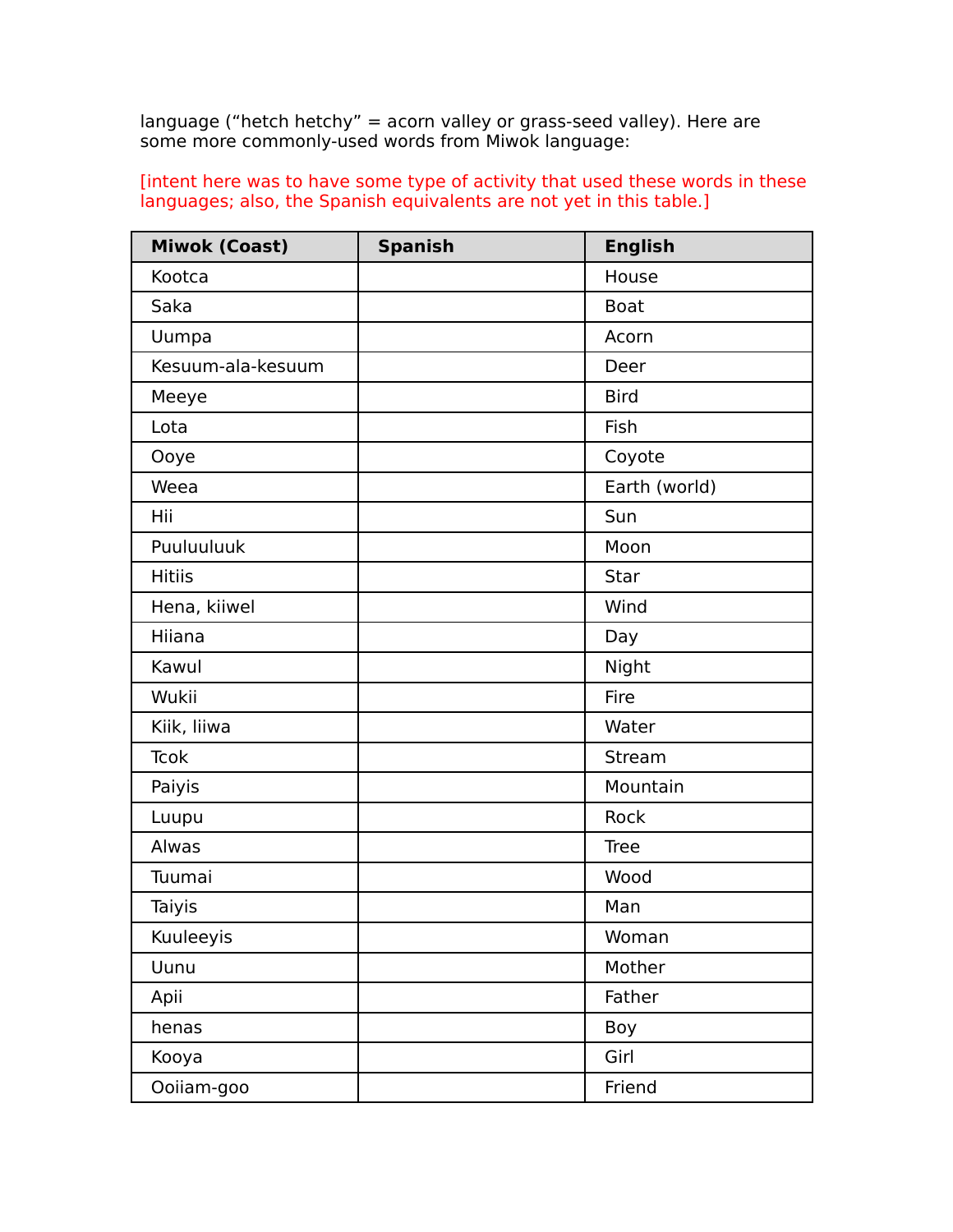| Poo-toola-koo  | White man  |
|----------------|------------|
| <b>Toowiis</b> | Good       |
| Oomuu          | <b>Bad</b> |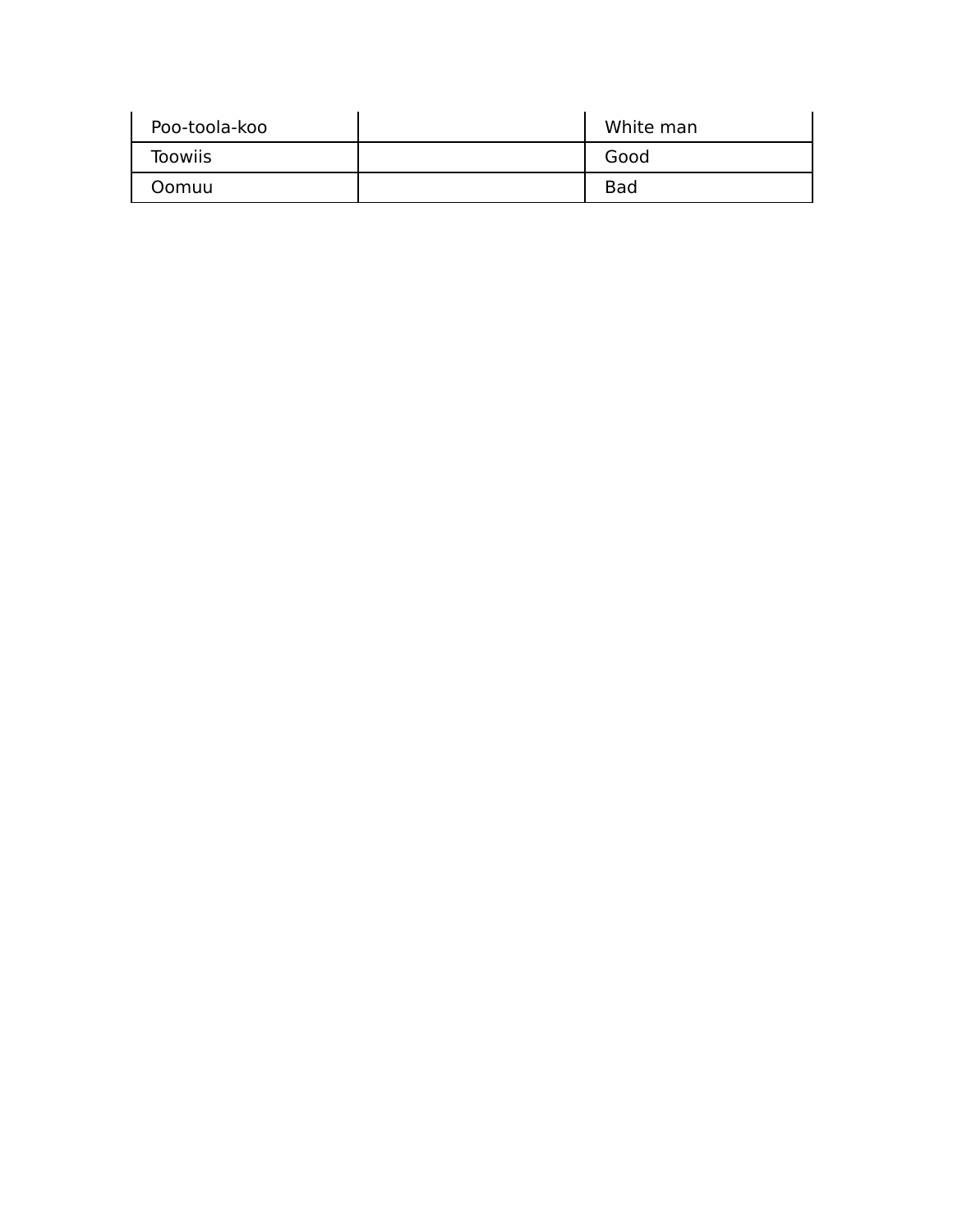Handout #5: Reading Excerpts

The following excerpts come from famous works of literature. The first one, from the Island of the Blue Dolphins, is about an Indian girl's experiences on an island and her people's encounter with the white man. The other, from Jack London's story The Cruise of the 'Dazzler', is about a boy who's given up on school and has decided to try living and working on a boat. Choose one of the following to read, and be prepared to discuss the reading in your group.

#### Island of the Blue Dolphins (pp. 1-5)

[with an introductory paragraph]

I remember the day the Aleut ship came to our island. At first it seemed like a small shell afloat on the sea. Then it grew larger and was a gull with folded wings. At last in the rising sun it became what it really was—a red ship with two red sails.

My brother and I had gone to the head of a canyon that winds down to a little harbor which is called Coral Cove. We had gone to gather roots that grow there in the spring.

My brother Ramo was only a little boy half my age, which was twelve. He was small for one who had lived so many suns and moons, but quick as a cricket. Also foolish as a cricket when he was excited. For this reason and because I wanted him to help me gather roots and not go running off, I said nothing about the shell I saw or the gull with folded wings.

I went on digging in the brush with my pointed stick as though nothing at all were happening on the sea. Even when I knew for sure that the gull was a ship with two red sails.

But Ramo's eyes missed little in the world. They were black like a lizard's and very large and, like the eyes of a lizard, could sometimes look sleepy. This was the time when they saw the most. This was the way they looked now. They were half-closed, like those of a lizard lying on a rock about to flick out its tongue to catch a fly.

"The sea is smooth," Ramo said. "It is a flat stone without any scratches." My brother liked to pretend that one thing was another.

"The sea is not a stone without scratches," I said. "It is water and no waves."

"To me it is a blue stone," he said. "And far away on the edge of it is a small cloud which sits on the stone."

"Clouds do not sit on stones,. On blue ones or black ones or any kind of stones."

"This one does."

"Not on the sea," I said. "Dolphins sit there, and gulls, and cormorants, and otter, and whales too, but not clouds."

"It is a whale, maybe."

Ramo was standing on one foot and then the other, watching the ship coming, which he did not know was a ship because he had never seen one. I had never seen one either, but I knew how they looked because I had been told.

"While you gaze at the sea," I said, "I dig roots. And it is I who will eat them and you who will not."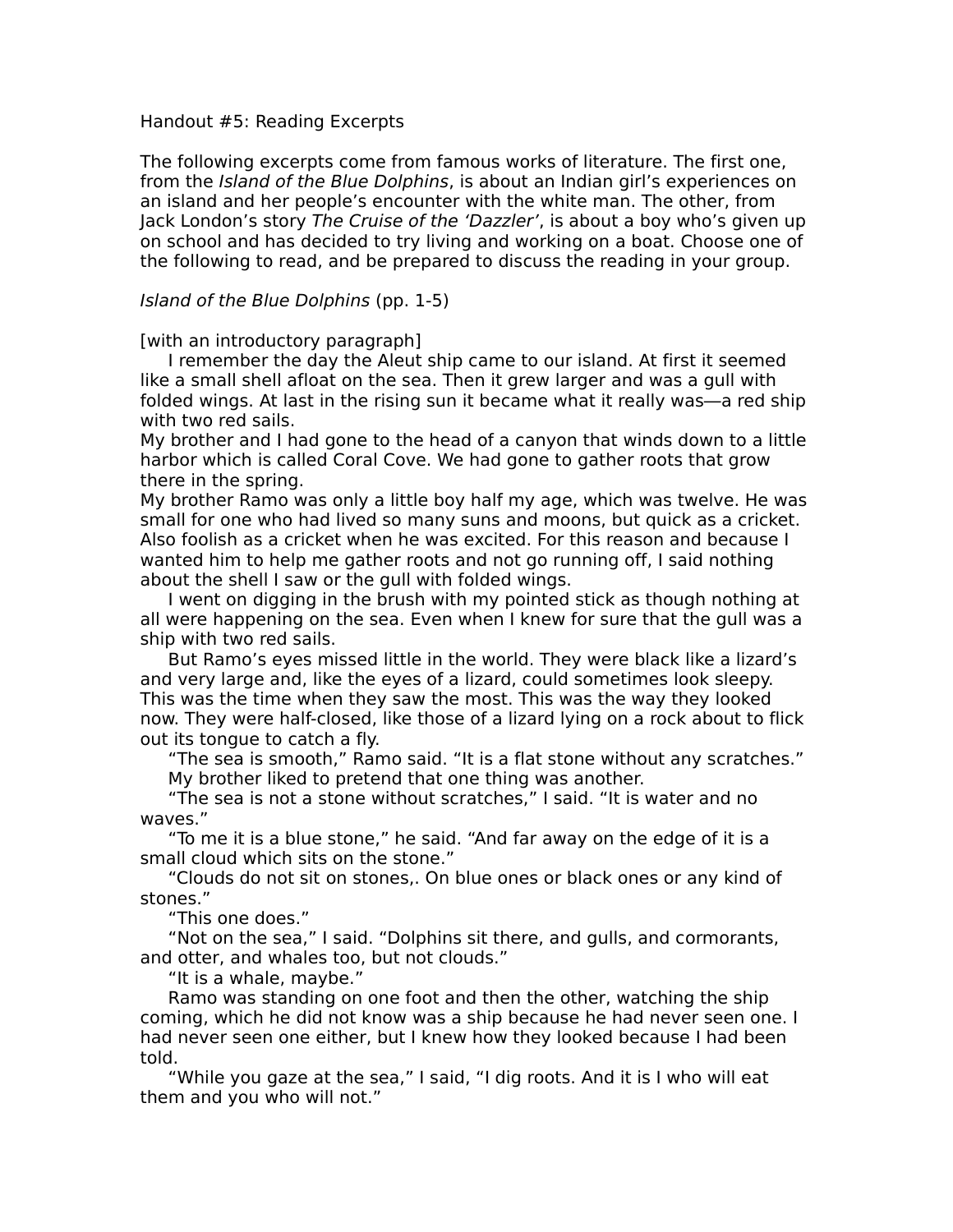Ramo began to punch at the earth with his stick, but as the ship came closer, its sails showing red through the morning mist, he kept watching it, acting all the time as if he were not.

"Have you ever seen a red whale?" he asked.

"Yes," I said, though I never had.

"Those I have seen are gray."

"You are very young and have not seen everything that swims in the world."

Ramo picked up a root and was about to drop it into the basket. Suddenly his mouth opened wide and then closed again.

"A canoe!" he cried. "A great one, bigger than all of our canoes together. And red!"

A canoe or a ship, it did not matter to Ramo. In the very next breath he tossed the root in the air and was gone, crashing through the brush, shouting as he went.

I kept on gathering roots, but my hands trembled as I dug in the earth, for I was more excited than my brother. I knew that it was a ship there on the sea and not a big canoe, and that a ship could mean many things. I wanted to drop the stick and run too, but I went on digging roots because they were needed in the village.

By the time I filled the basket, the Aleut ship had sailed around the wide kelp bed that encloses our island and between the two rocks that guard Coral Cove. Word of its coming had already reached the village of Ghalas-at. Carrying their weapons, our men sped along the trail which winds down to the shore. Our men were gathering at the edge of the mesa.

I made my way through the heavy brush, and moving swiftly, down the ravine until I came to the sea cliffs. There I crouched on my hands and knees. Below me lay the cove. The tide was out and the sun shone on the white sand of the beach. Half the men from our village stood at the water's edge. The rest were concealed among the rocks at the foot of the trail, ready to attack the intruders should they prove unfriendly.

As I crouched there in the toyon bushes, trying not to fall over the cliff, trying to keep myself hidden and yet to see and hear what went on below me, a boat left the ship. Six men with long oars were rowing. Their faces were broad, and shining dark hair fell over their eyes. When they came closer I saw that they had bone ornaments thrust through their noses.

Behind them in the boat stood a tall man with a yellow beard. I had never seen a Russian before, but my father had told me about them, and I wondered, seeing the way he stood with his feet set apart and his fists on his hips and looked at the little harbor as though it already belonged to him, if he were one of those men from the north whom our people feared. I was certain of it when the boat slid in to the shore and he jumped out, shouting as he did so.

#### **Discussion questions:**

Why are the girl and her brother excited? What do they see in the ocean? Why aren't they planning to greet the visitors with open arms? [need to add more here]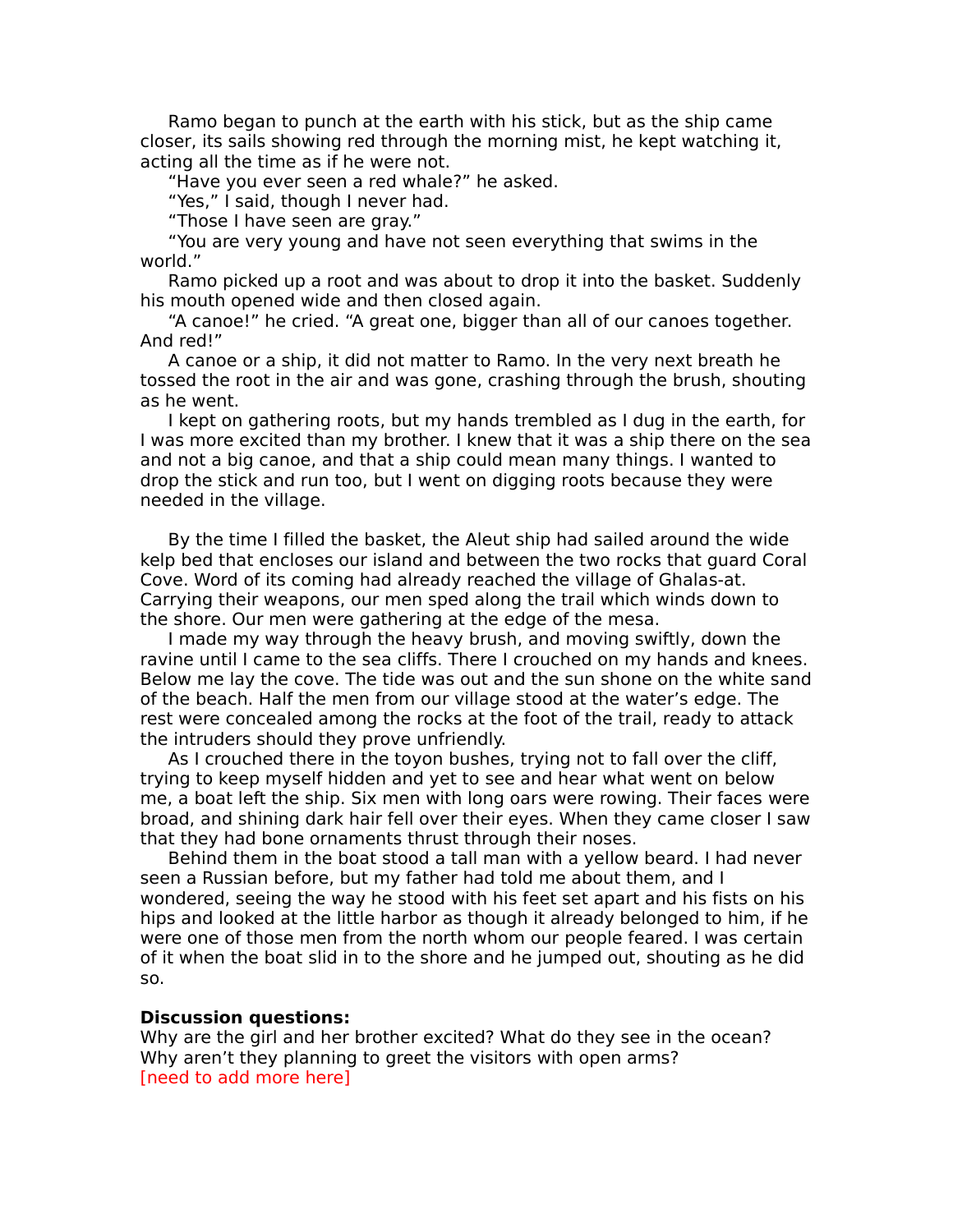The Cruise of the 'Dazzler' (pp. 72-77)

[with an introductory paragraph]

It was all Greek to Joe, except he knew that he was in some way the cause of the quarrel. In the end French Pete had his way, and the new-comers gave in after much grumbling. After they had drunk their coffee, all hands went on deck.

"Just stay in the cockpit and keep out of their way,' 'Frisco Kid whispered to Joe. 'I'll teach you about the ropes and everything when we ain't in a hurry.'

Joe's heart went out to him in sudden gratitude, for the strange feeling came to him that of those on board, to 'Frisco Kid, and to 'Frisco Kid only, could he look for help in time of need. Already a dislike for French Pete was growing up within him. Why, he could not say; he just simply felt it.

A creaking of blocks for'ard, and the huge mainsail loomed above him in the night. Bill cast off the bowline, the Cockney followed with the stern, 'Frisco Kid gave her the jib as French Pete jammed up the tiller, and the Dazzler caught the breeze, heeling over for mid-channel. Joe hear talk of not putting up the side-lights, and of keeping a sharp lookout, though all he could comprehend was that some law of navigation was being violated.

The water-front lights of Oakland began to slip past. Soon the stretches of docks and the shadowy ships began to be broken by dim sweeps of marshland, and Jose knew that they were heading out for San Francisco Bay. The wind was blowing from the north in mild squalls, and the Dazzler cut noiselessly through the landlocked water.

'Where are we going?' Joe asked the Cockney, in an endeavour to be friendly and at the same time satisfy his curiosity.

'Oh, my pardner'ere, Bill, we're goin' to take a cargo from 'is factory,' that worthy airily replied.

Joe thought he was rather a funny-looking individual to own a factory; but, conscious that even stranger things might be found in this new world he was entering, he said nothing. He had already exposed himself to 'Frisco Kid in the matter of his pronunciation of 'fo'c'sle', and he had no desire further to advertise his ignorance.

A little after that he was sent in to blow out the cabin lamp. The Dazzler tacked about and began to work in towards the north shore. Everybody kept silent, save for occasional whispered questions and answers which passed between Bill and the captain. Finally the sloop was run into the wind, and the jib and mainsail lowered cautiously.

'Short hawse,' French Pete whispered to 'Frisco Kid, who went for'ard and dropped the anchor, paying out the slightest quantity of slack.

The Dazzler's skiff was brought alongside, as was also the small boat in which the two strangers had come aboard.

'See that that cub don't make a fuss,' Bill commanded in an undertone, as he joined his partner in his own boat.

'Can you row?' 'Frisco Kid asked as they got into the other boat. Joe nodded his head.

'Then take these oars, and don't make a racket.'

'Frisco Kid took the second pair, while French Pete steered. Joe noticed that the oars were muffled with sennit, and that even the rowlock sockets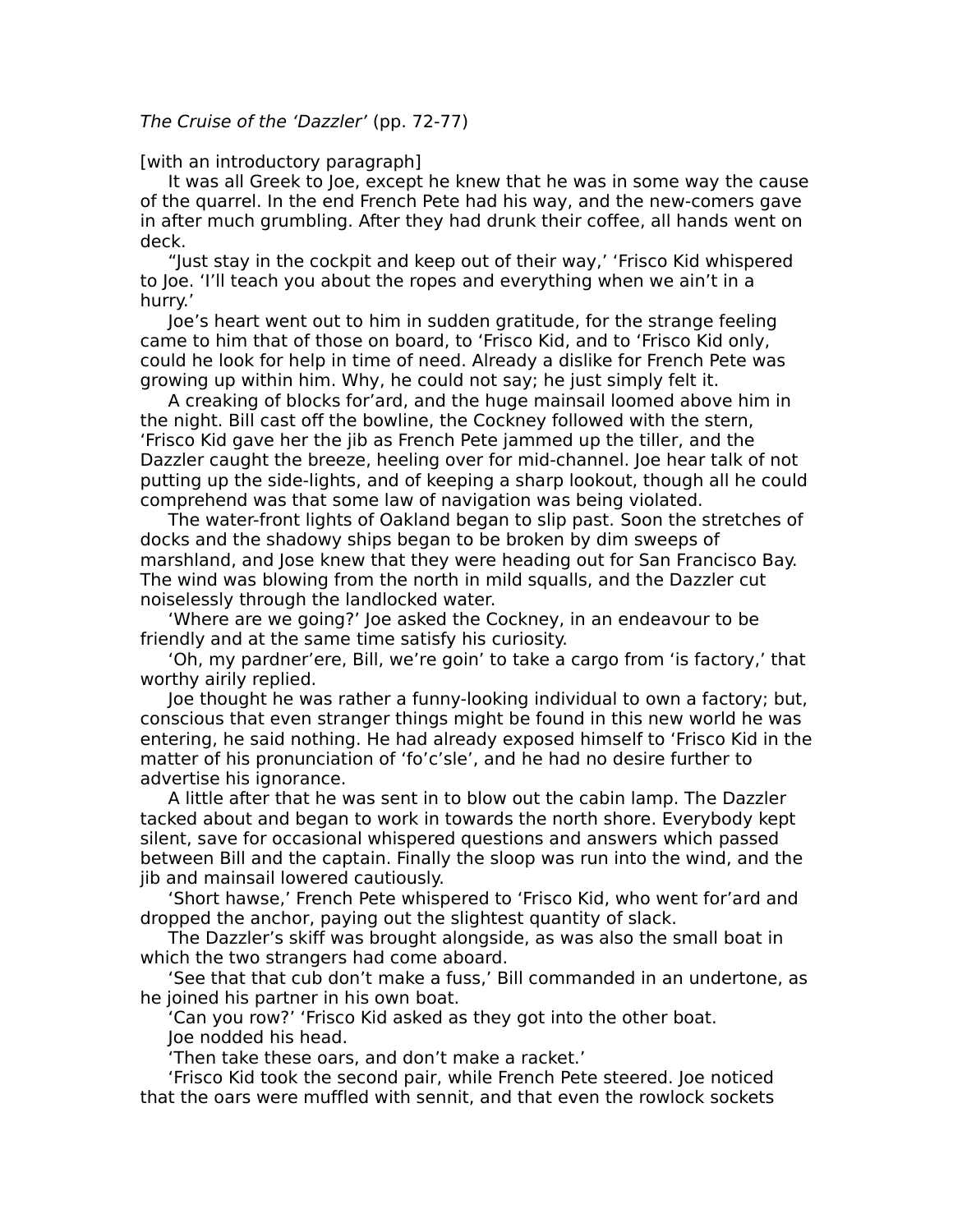were protected with leather. It was impossible to make a noice except by a mis-stroke, and Joe had learned to row on Lake Merrit well enough to avoid that. They followed in the wake of the first boat, and glancing aside, he saw they were running the length of a pier which jutted out from the land. A couple of ships, with riding-lanterns burning brightly, were moored to it, but they kept just beyond the edge of the light. He stopped rowing at the whispered command of 'Frisco Kid. Then the boats grounded like ghosts on a tiny beach, and they clambered out. [possibly add more to this excerpt]

Discussion questions:

Why does 'Frisco Kid tell Joe to stay in the cockpit and keep quiet? Since this is Joe's first time on this kind of boat, how could he help the crew without getting in their way?

[need to add more here]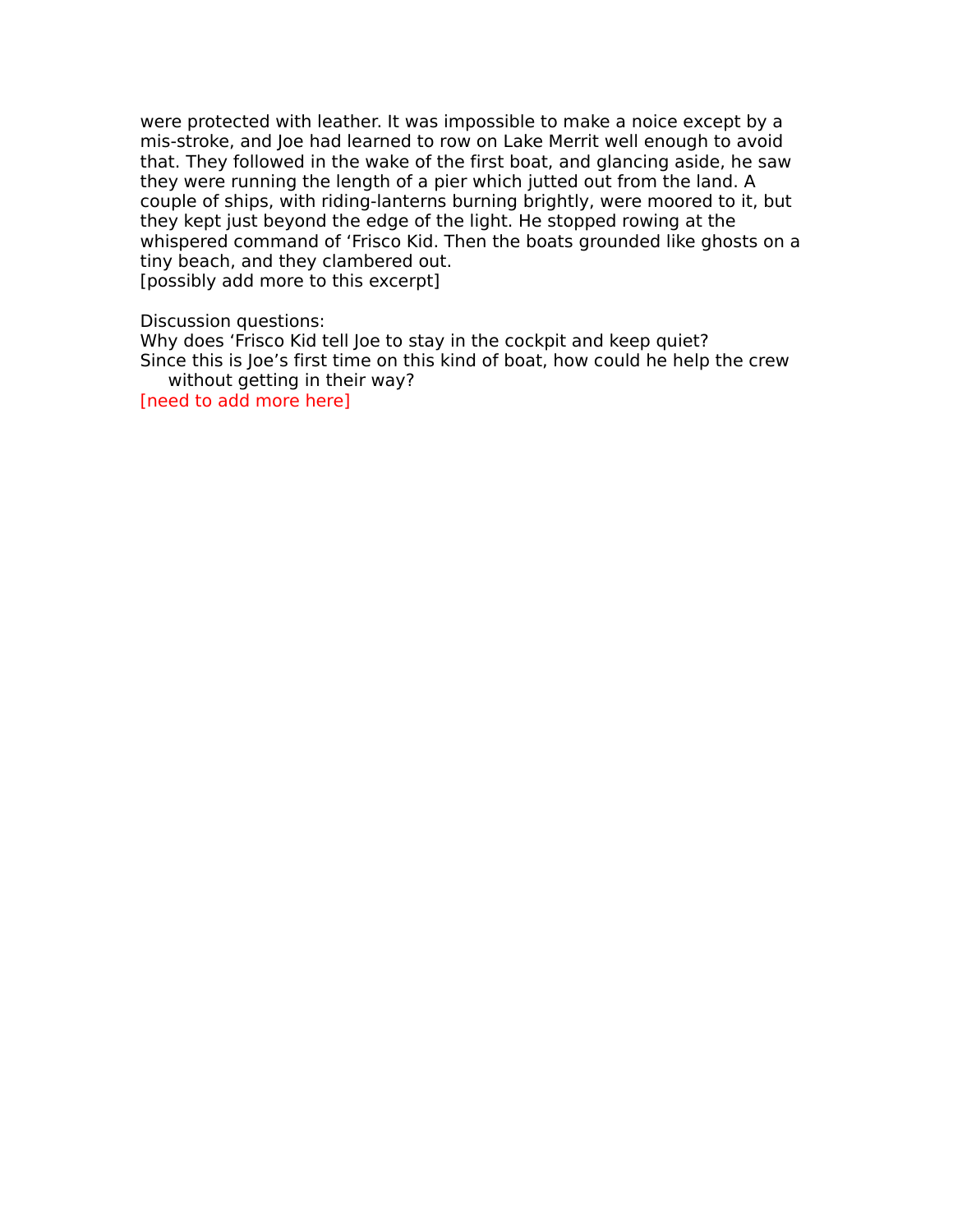Handout #6: Navigation

Before people started discovering natural objects and inventing tools to use for navigation, they used methods like watching the sun, moon, and stars to navigate. For instance, a rising sun on the lefthand side of the ship meant that the vessel was sailing south. They also used weather conditions such as the direction and type of winds and currents, and habits of animals such as the migration of birds to guide them in their travels.

The first navigation "instrument" was the sounding line. This was a long line with knots that were used as distance marks. The line had a lead weight at the end that went into the water. Navigators used this tool to measure the depth of the sea. When they saw what touched the lead weight, they could tell where they were. Units of measure on a sounding line were called "fathoms." [include anecdote about Mark Twain here???]

A metal device called an astrolabe was used to measure the height of a star or other heavenly body. Not only did navigators on ships use it, but astronomers and astrologers also used the instrument for their pursuits. Astronomers needed it to find out when to plant crops while astrologers used it for their fortune-telling. Another instrument called a quadrant was also used to measure the height of a star or the sun above the horizon, and was usually made of wood. Since then, the sextant was invented; similar to an astrolabe, this is a tool that measures the angle of an object above sea level. Once the angle is known, it can be converted to a distance that can be plotted on a map. Along with a chronometer (that determines longitude), navigators used the sextant to determine their positions. Sextants are still used today.

# **The Compass**

All these instruments of navigation took the backseat with the invention of the compass. The compass was the first instrument that allowed people to navigate in all conditions and situations. Day or night, bad weather, good weather, the compass worked accurately and efficiently for navigators on land, water, or in the air.

In ancient times (around first century B.C. or A.D.[one source says the former,other sources say the latter; need to verify]), the Chinese used something called a lodestone for a compass. The lodestone is magnetic, so when it was suspended in air, it would align itself along a north-south line. The Chinese used lodestone for other purposes as well. There is an interesting story about the gate of a particular palace. The gate was made of lodestone, so people who tried to enter the palace with hidden weapons were immediately detected and arrested.

After the Europeans refined the instrument, the compass became a very important tool for the Spanish and the Portuguese explorers. They used the compass, along with an astrolabe to measure the distance of stars and observations of the sky. It is said that Christopher Columbus mainly used his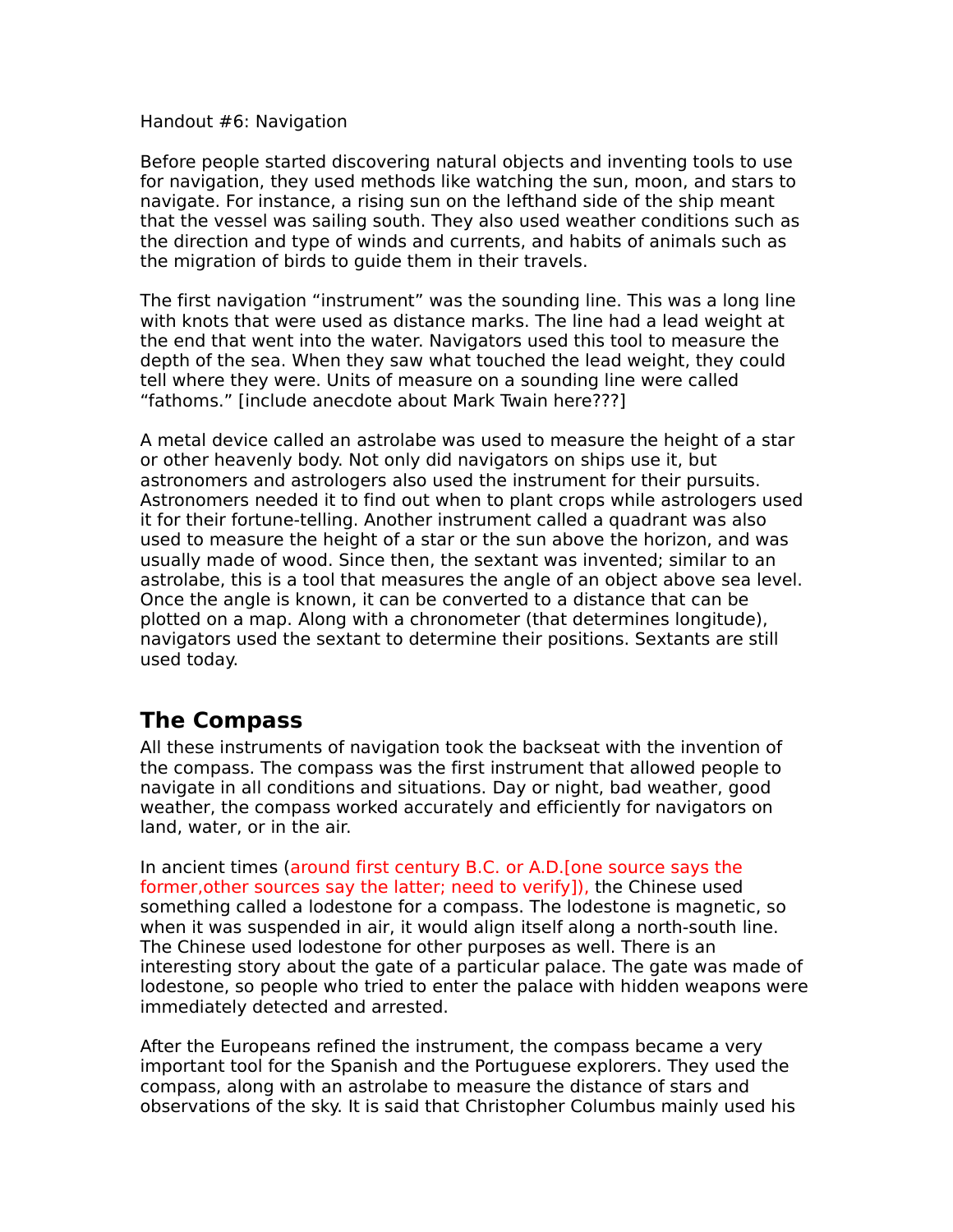compass and "dead reckoning" (knowing direction by methods such as locating natural landmarks) to navigate on his voyages.

Magnetism is what makes the compass work. Because the earth is covered by a magnetic field, anything that is magnetic, if it's swinging freely, will "act" like a compass and align itself to north and south poles.

The compass needle points to magnetic north (vs. geographic north). Once you know where "north" is, you can find out the direction of anything by reading the compass degrees. For example, magnetic north is at 0 degrees, south is 180 degrees, east is 90 degrees, and west is at 270 degrees. Reading degrees depends on where you're reading from. For instance, the degree readings you take from the front of the mountain will be different from those that you take from a position to the left of the mountain.

# **Modern-Day Navigation**

Pilots and seamen still use instruments like the compass to navigate. Of course, the instruments they use now are much more sophisticated and technologically advanced than before. Such tools are also used by people who are doing recreational activities such as hiking, camping, and sailing.

Have you seen a car with a modernized navigation system? Some cars nowadays have a car navigation system that runs on information from satellites orbiting the earth. The system tries to figure out which route is best for you by constantly "watching" where your position and direction. You can just enter the name of the street and city you want to go to, and the system will give you step by step directions on how to get there. What kind of people would benefit most from such a system? Of course, travelers like the early explorers would appreciate this type of navigation tool. Salespeople, deliverymen, real estate agents, police, fire, ambulance drivers…people who need to get to an unfamiliar place as quickly as possible would find it really useful.

## **How to Use a Compass**

There are different types of compasses. The easiest to use and most familiar is the magnetic compass. Follow these steps to read a magnetic compass: Point the arrow at your objective (for example, point it toward the mountain if that's where you want to go).

Then, turn the compass dial until the compass needle points to the N (north) symbol. By doing this you are orienting the compass to North.

Next, note the degree reading just above the arrow. This is the "bearing" of your objective.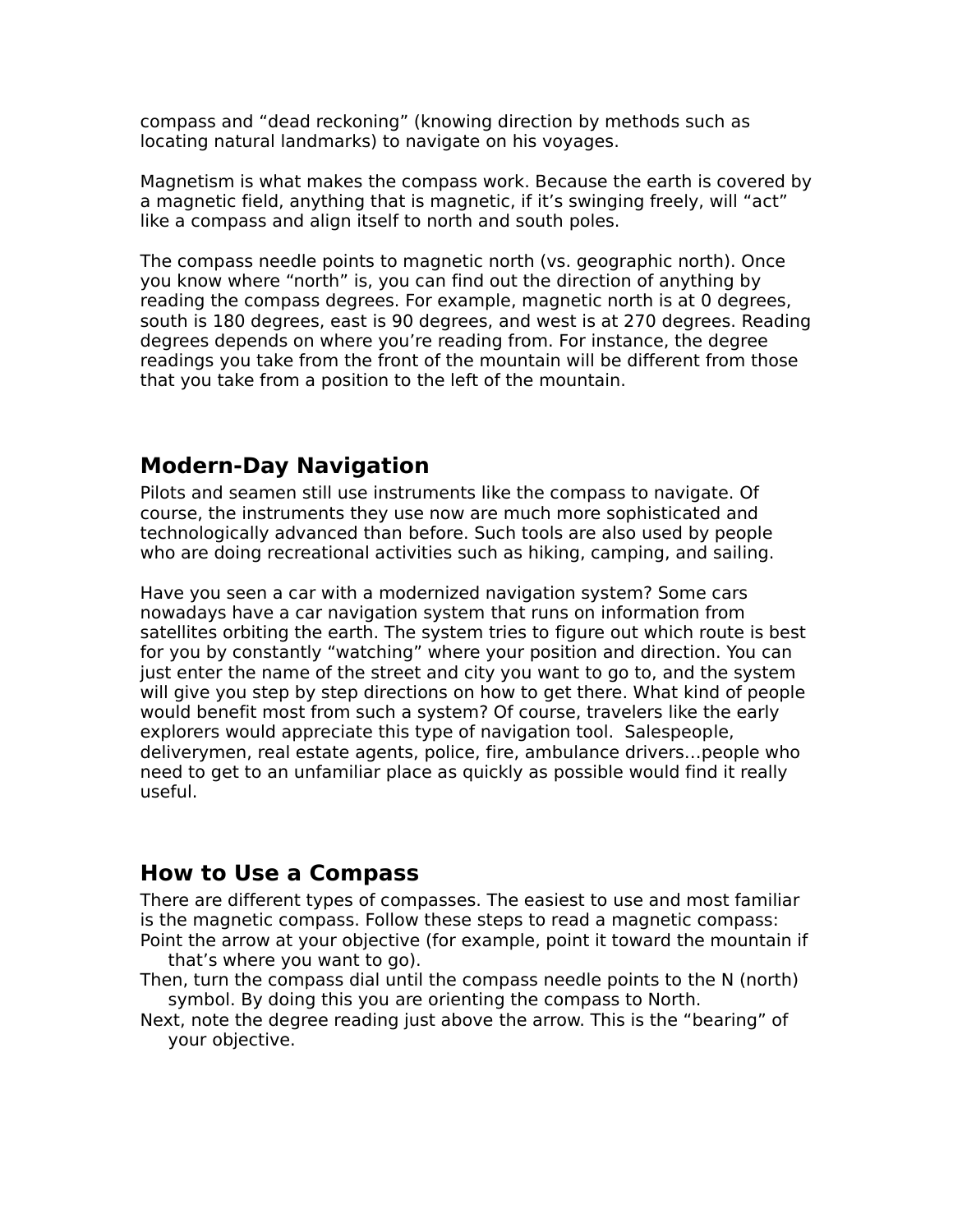# **How to Plot a Position**

When you plot the compass readings on a map or chart (a chart is a sailor's map), you can find out your position or your boat's position when you took the readings. This is called "laying off" the bearings on the map. There are different methods you can use, but the most commonly-used one is called the "cross bearing fix" or the "cocked hat" triangle. Here are the steps (you need a chart and a protractor):

- Locate the first objective on the chart using the chart's compass rose. Mark the spot with an X or other symbol.
- Draw a north-south line through the symbol. Put the center of the protractor over the symbol and mark from its rim the bearing.

Draw a line through the symbol and this mark.

- Follow steps 1–3 for the other two objectives. You should have three lines that intersect. The intersection will probably not be a specific point, but rather a triangle.
- Locate the middle point of the triangle. This is the position of your boat at which you took the compass readings.

# **Extension Activity**

What different methods can be used to navigate? Do some research on your own about the following ways. You can use the library, the Internet, or even ask family members who may know about or have experience with these different methods.

Navigation by sun and/or stars Navigation by weather conditions Navigation by instruments such as the compass Navigation by a car navigation system

Also, consider the following and how they are used in navigation: Lighthouses North Star (Big Dipper) Tides Migrant birds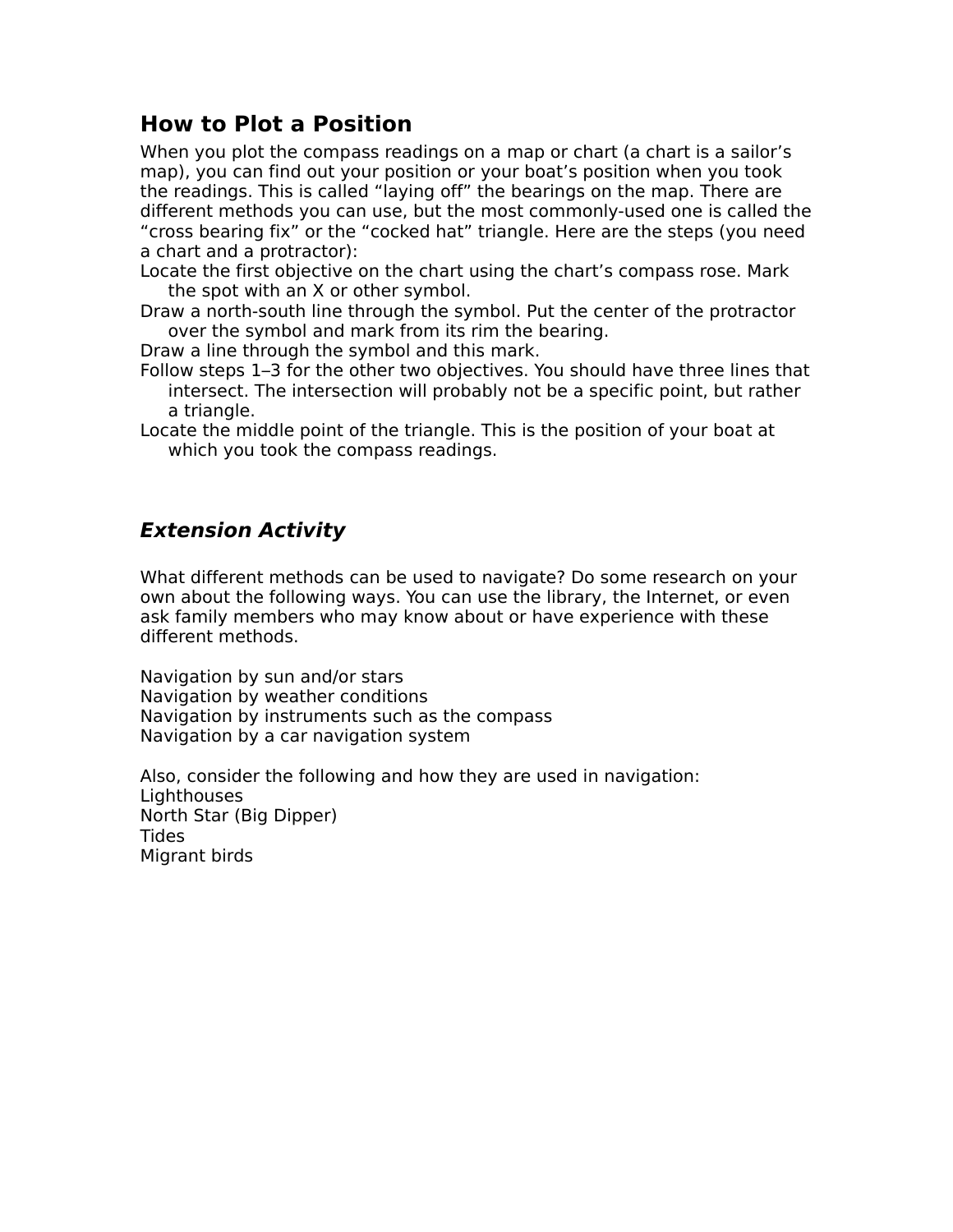Handout #7: Navigation Activity

In your groups, you will use a compass and a map to take readings of several places on your school campus. Then, you will plot these readings on your map.

Your teacher will give you a map of the school. Review the map to see the places that you are familiar with. For example, locate:

Your classroom Principal's office School cafeteria Learning resource center/library

You will be given two places for which to take compass readings. In addition, you will be given two compass readings; you will need to find out what is situated at those particular readings (for these, start at the southernmost part of the school campus).

Group #1:

Principal's office Playground (if your school has more than one, choose the one that your class uses the most) 40 degrees 180 degrees

Group #2: school cafeteria garden/sports field 90 degrees 120 degrees

Group #3: Learning resource center/library School flagpole 50 degrees 270 degrees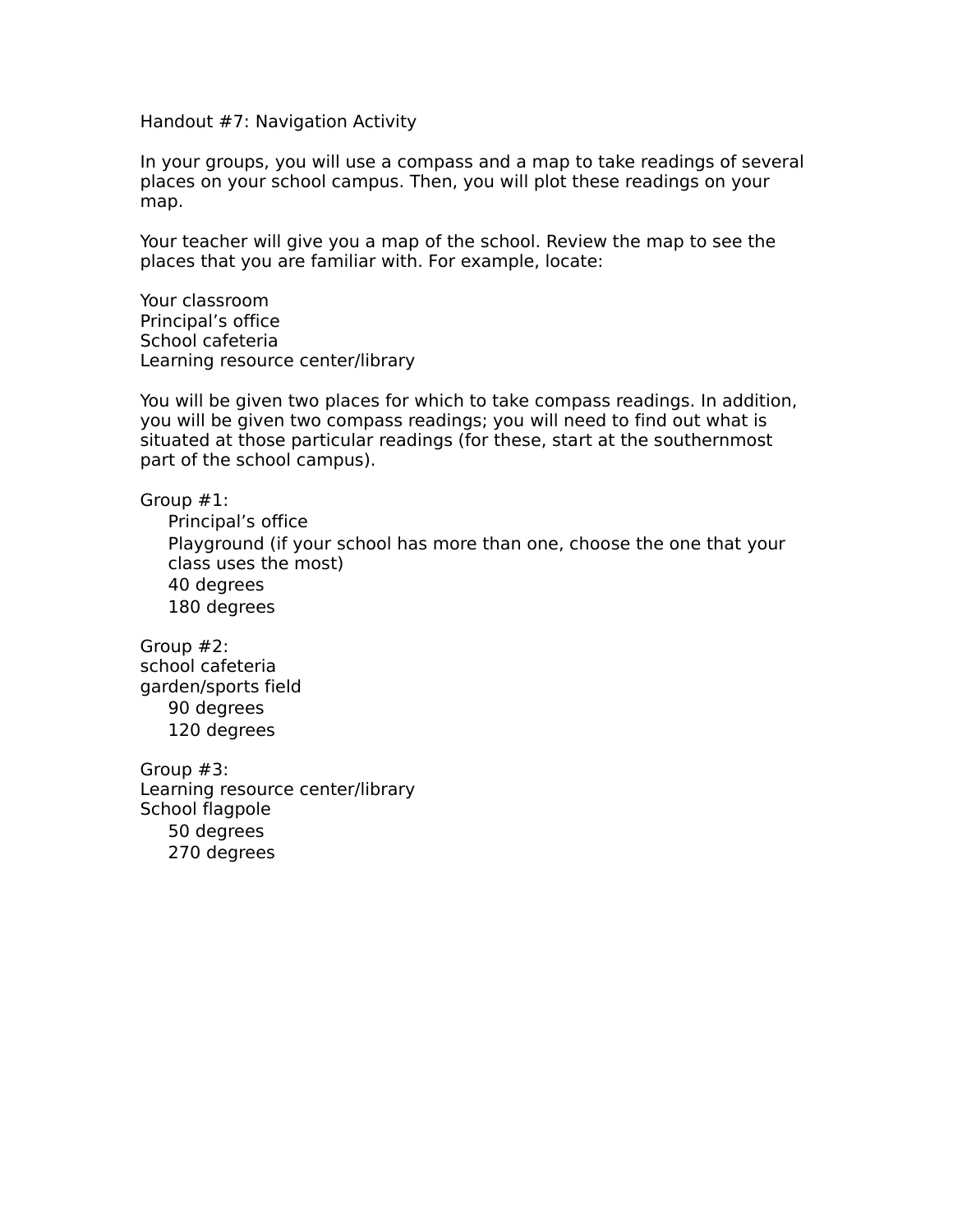Handout #8: School map

[either ask school to provide, have teachers sketch a map, or insert here a general map of a school; be sure the map has a simple compass rose on it]

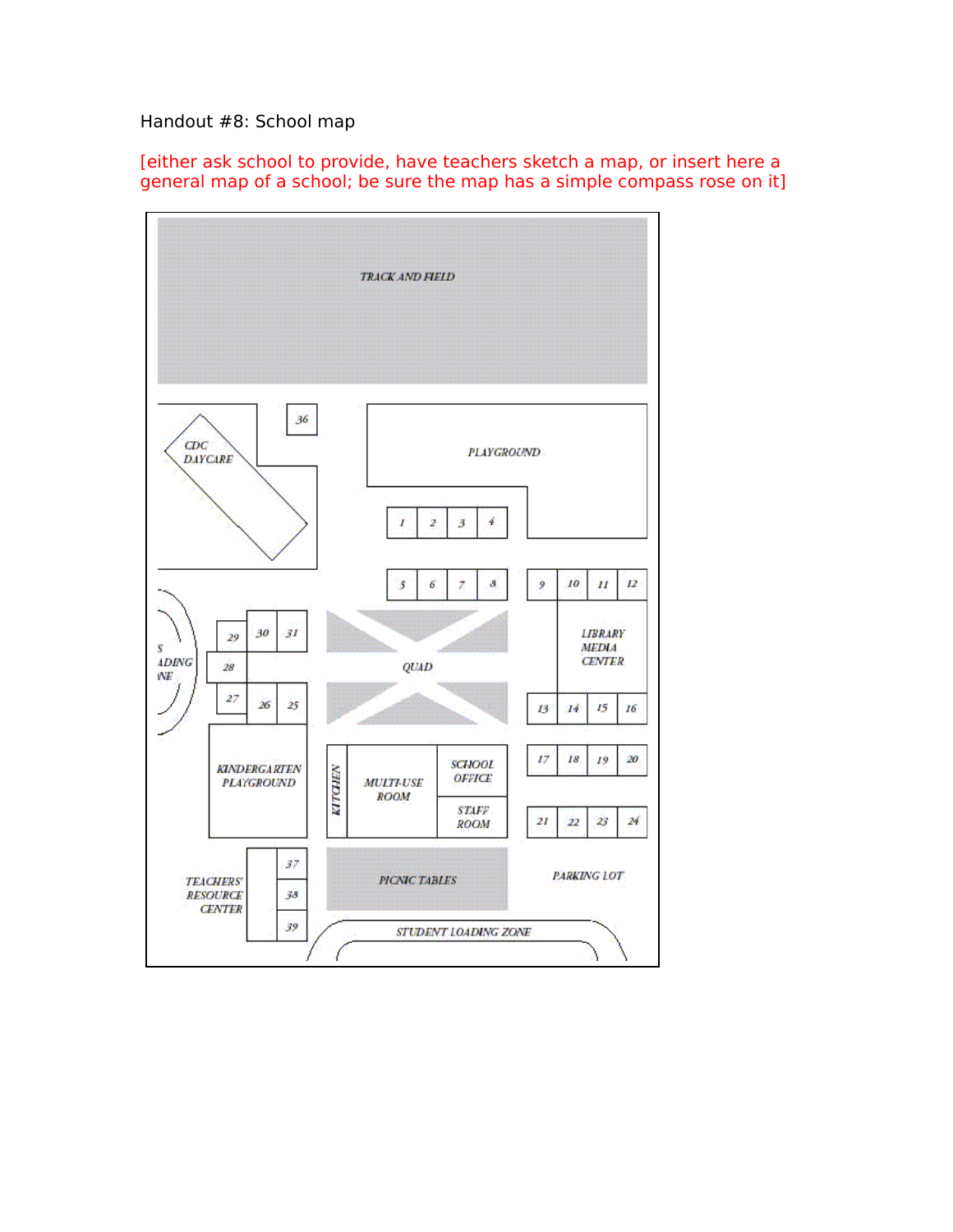Handout #9: Taking Compass Readings on the Pegasus

While on board the Pegasus, everyone on the boat will pretend to go back in time to 1775, when Captain Juan Manuel de Ayala arrived in San Francisco Bay to explore and chart new land for the King of Spain.

You and your classmates will be Ayala's crew members, in charge of taking compass readings to use in creating the first map of San Francisco Bay.

You will be responsible for the following readings:

Group #1: Point Blunt (southernmost tip of Angel Island) Group #2: Mount Livermore (highest peak of Angel Island) Group #3: Point Stuart (westernmost tip of Angel Island)



One representative from your group should write down the readings on waterproof paper that your teacher will give you.

Once you are back in your classroom, your teacher will give you a map of the San Francisco Bay on which you can plot the compass readings.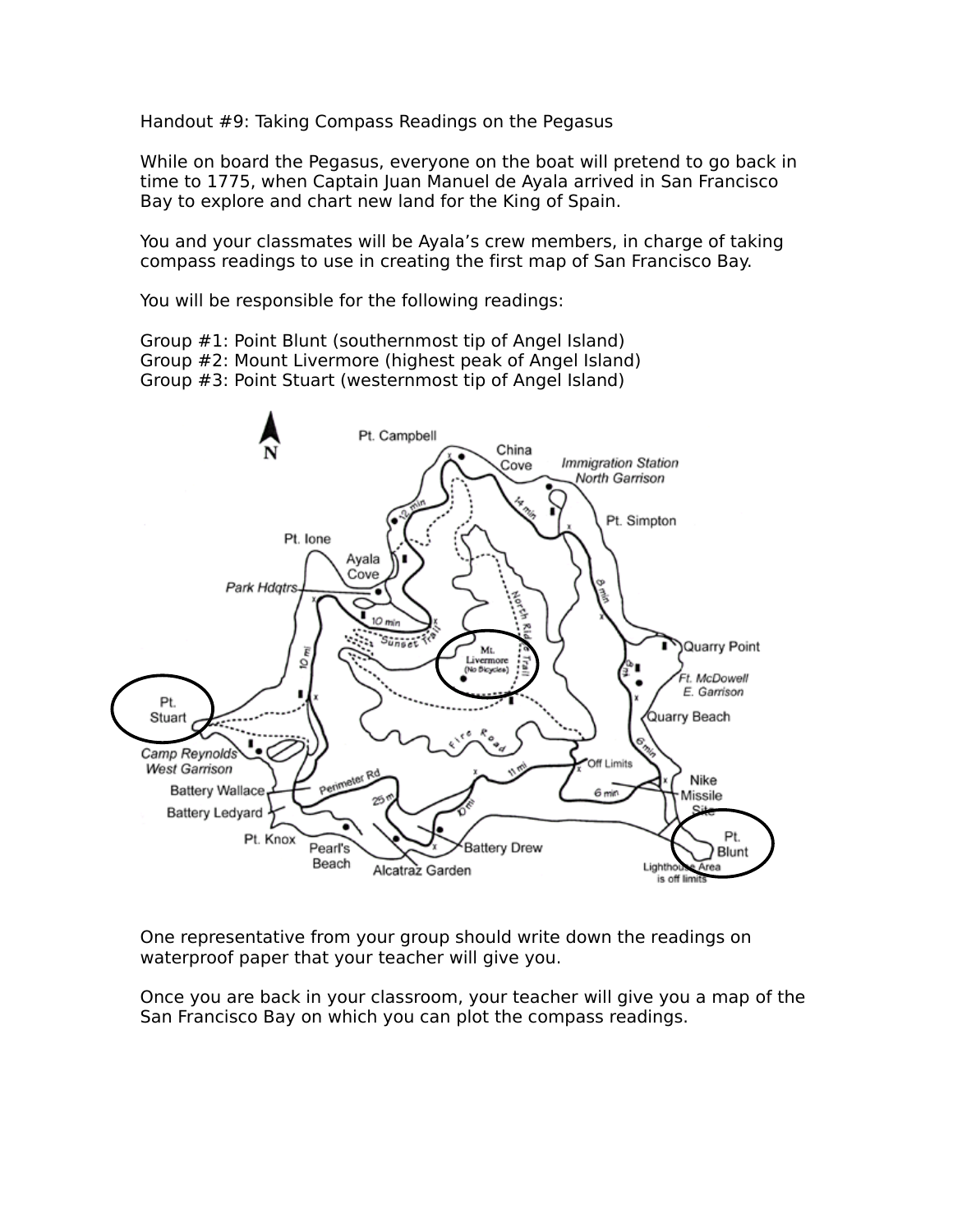Handout #10: Reflecting on Your Pegasus Experience

While you were on the boat, you had a chance to experience life outside of familiar surroundings. Not only that, but perhaps this was the first time you have stayed off land for a length of time. Almost all of us have lived on land all our lives, and probably will continue to do so in the future. What is life like on water? How is it different from living on land? After your experience on a boat in water, is your relationship to land any different? If so, how is it different? What type of person would enjoy the sea life? What kind of personality or characteristics does such a person have?

On land, you're probably accustomed to being surrounded by mostly buildings, roads, cars, crowds of people. Of course there are things of nature such as trees, flowers, birds, etc. that you can see from your house or school or favorite park. What about when you're out in the water? What surrounds you? What catches your eye? What did you see while you were on the boat? Now that you're back on land, is there anything you notice around you that you didn't notice before? What about the water—looking at the ocean now, do you see anything that you didn't see before you went on the sailing trip?

#### [intention here was to add questions and a possible exercise on environmental concerns around the bay]

Think back to the experience aboard the Pegasus. If you have a hard time remembering all that you felt and saw, sit back and close your eyes for a few minutes. Try to remember everything you experienced in the water. Then, jot down the first few things that come to your mind under each of the following:

While I was sailing on the Pegasus,

I saw… I heard… I smelled… I touched… I tasted… I felt…

Share your answers with your classmates. Are your experiences similar to those of the your classmates? If so, why do you think they are similar? Are they different? If so, why do you think they are different?

### **Self-Reflection Activity**

This activity gives you a chance to express your feelings and thoughts about the sailing experience on the Pegasus.

You can choose any of the following ways to present these feelings and thoughts: Journal entry Letter to a family member or friend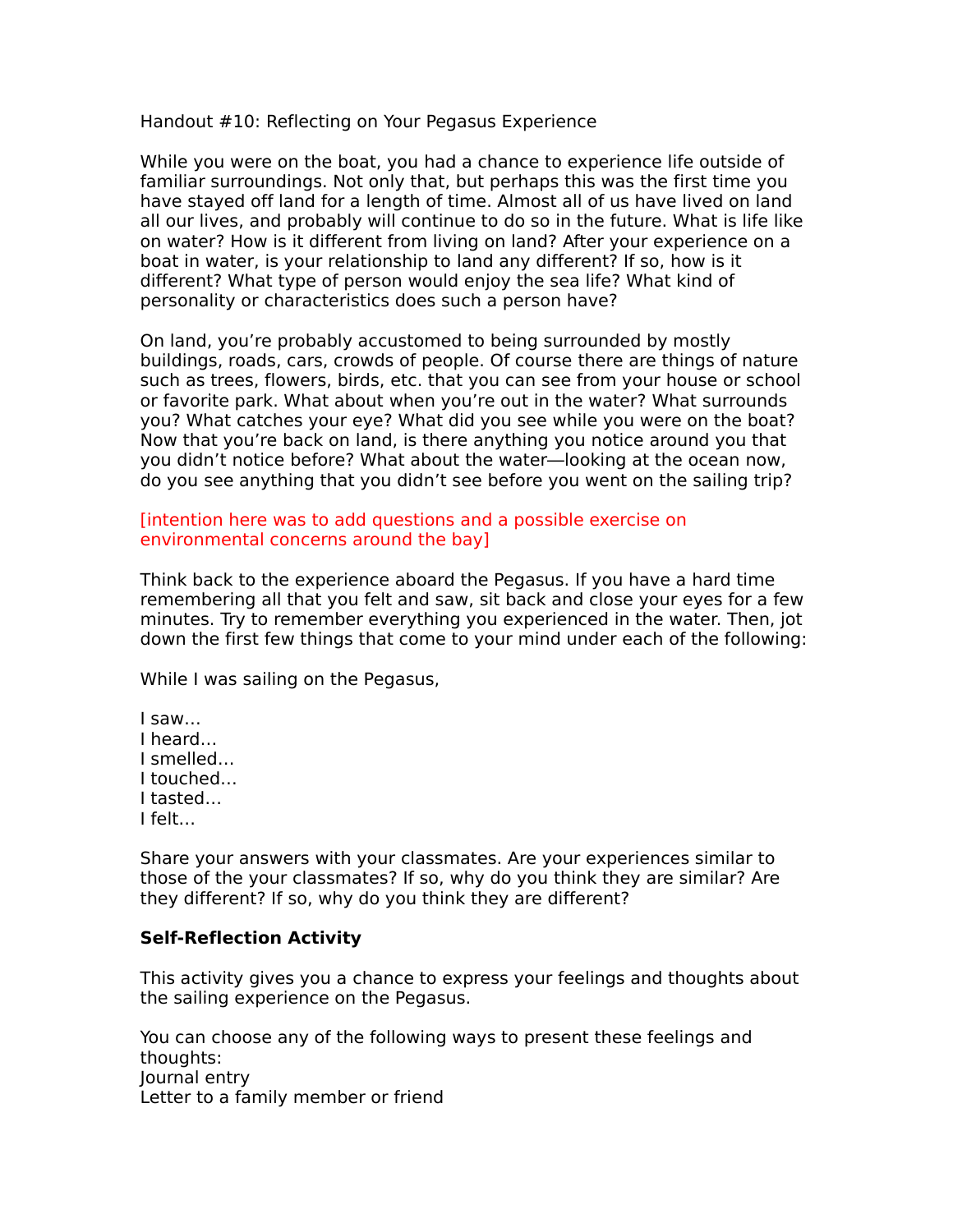Poem Song (or lyrics to a song) Reflection paper Scrapbook entry Sketch or painting

You can include writing, drawing, collecting pictures and/or photographs, or any combination of these processes.

In your writing and/or drawing, be sure to include your feelings and thoughts not only about the Pegasus experience but also about the "historical" tie-in to the experience. Is your experience on the Pegasus affected in any way by what you learned about early explorers to the San Francisco Bay? If so, how?

Recollect what you read about the Miwoks, and answer the questions below. [This can only happen, of course, if the students actually did the supplementary reading on Miwoks and their history/culture]

- How were the Miwoks attached to nature? What was their relationship to things of nature? Were plants and animals important to them? If so, how were they important? Did they live cooperatively in their natural environment? Did they do anything that affected their natural surroundings?
- Imagine that you are a Miwok Indian who has been caught in a time warp and has landed in modern-day San Francisco Bay. After you get over your initial shock, you start to explore your surroundings. You start to compare this with the surroundings that you know and your people's custom of living harmoniously with nature. You also think hard about what the natural landscape looked like when your people inhabited the area. What are some of the most striking changes in the landscape? Do you recognize any part of the bay now? Why or why not?
	- Are the changes good or bad? What are some of the good changes and why are they good? What are some of the bad ones and what makes them bad?

Would traveling on reed boats be possible now? Why or why not?

- How do you feel about this modern-day land? What do you think about the modern-day bay?
- In your travel back to your "time period," what would you take with you to show to the other Indians? What would you tell them about your trip to the future?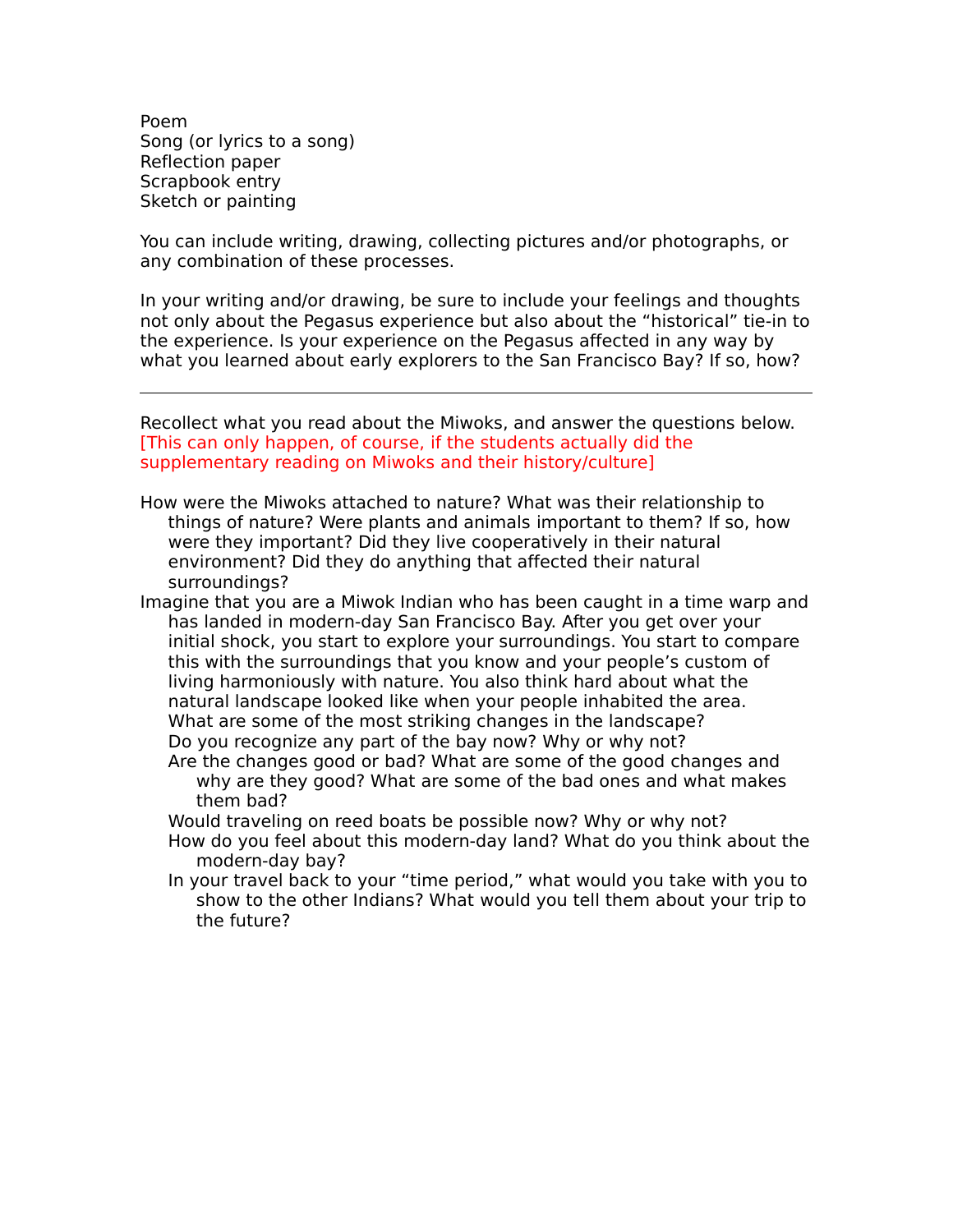Handout #11: Map of San Francisco Bay

[provide a very general map of the bay that does not have any labels or indicators on it except for Pacific Ocean; certain cities such as San Francisco, Berkeley, Oakland, Sausalito; and a simplified compass rose; a map similar to the one in the Land School curriculum]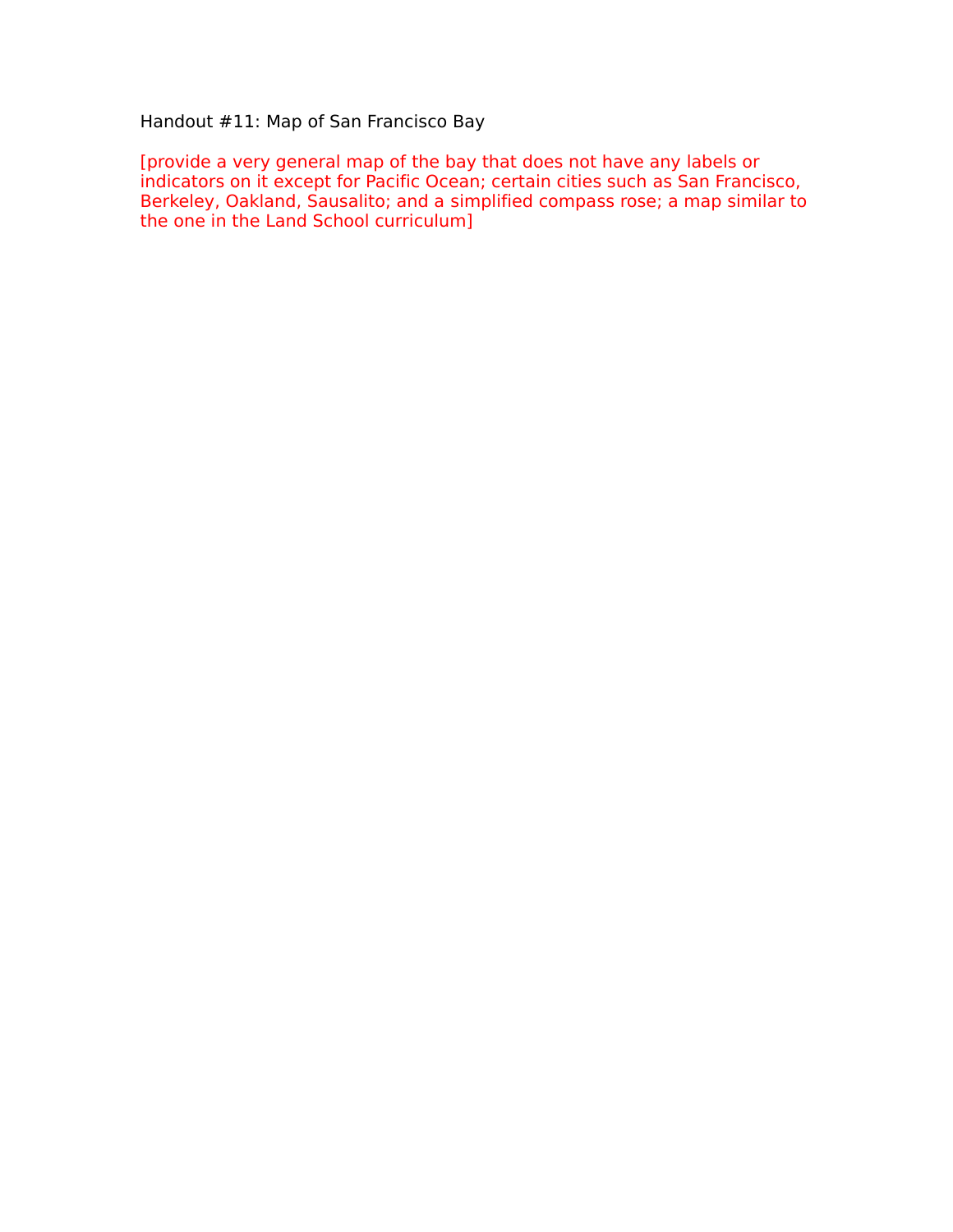Handout #12: Final Activity: Creating a Logbook

[this definitely needs to be explained better and in more detail]

You will create a logbook that includes:

- Your feelings and thoughts about the sailing experience [this will come from the previous exercises in which you jot down your experiences through your "six senses," the self-reflection activity, in addition to considerations about the environment]
- A map/chart of the course your sailing trip took, including the compass readings you used in the previous exercise on navigation
- Sketches/drawings that you made in a previous exercise or will make about either your experiences on the Pegasus, or about the historical experience you learned about in previous activities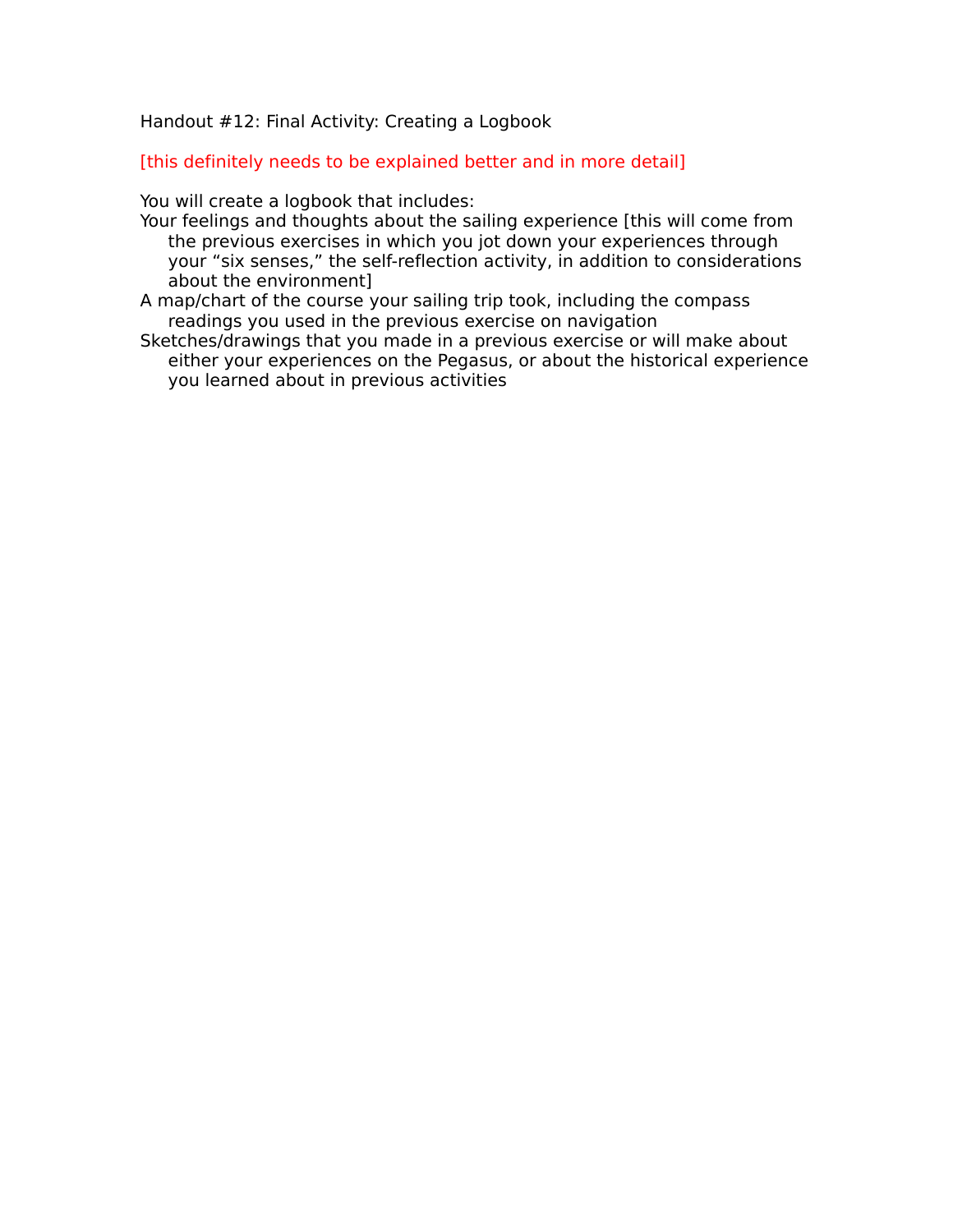Handout #13: Other Group Projects [this is one of the optional assessment activities]

You and your group members will create a project from the following scenarios. First, read about the scenarios. Then, discuss and plan what you will do for the project. Have each group member be in charge of some project task. Make sure that everyone in your group participates in the project.

After you are done with the project, you will have a chance to present it to the rest of the class.

Group #1 scenario:

As Father Vicente on Ayala's boat (who was in charge of writing down all his experiences on the boat and on shore), write a similar compilation of experiences, based on the excerpts you read before the trip and on your own experiences on the Pegasus; create a diary in which to enter all these recordings. [for presentation to class, have a group representative read excerpts from the diary]

Group #2 scenario:

Role play Ayala and/or his crew (explorers) and the native inhabitants of Angel Island (Native Americans: the Miwoks); write a script about and simulate a "Thanksgiving" feast that is occurring the night before the explorers are heading back to Spain with their newly-found knowledge about the land, the bay, and the people. How do you feel at this last meeting? What do you see? What do you talk about? What do you say to one another? [for presentation to class, have the group role play this event]

Group #3 scenario:

As Jose Canizares and his assistants, compose a final map of the area and a short guidebook that explains in writing and possible sketches the land/habitat, the bay, and the people (including their housing, boats, food, clothing, language, weapons). The map and guidebook are to be presented to the King of Spain. [for presentation to class, have two group representatives act as Ayala and the King, with Ayala doing a short presentation of these materials to the King]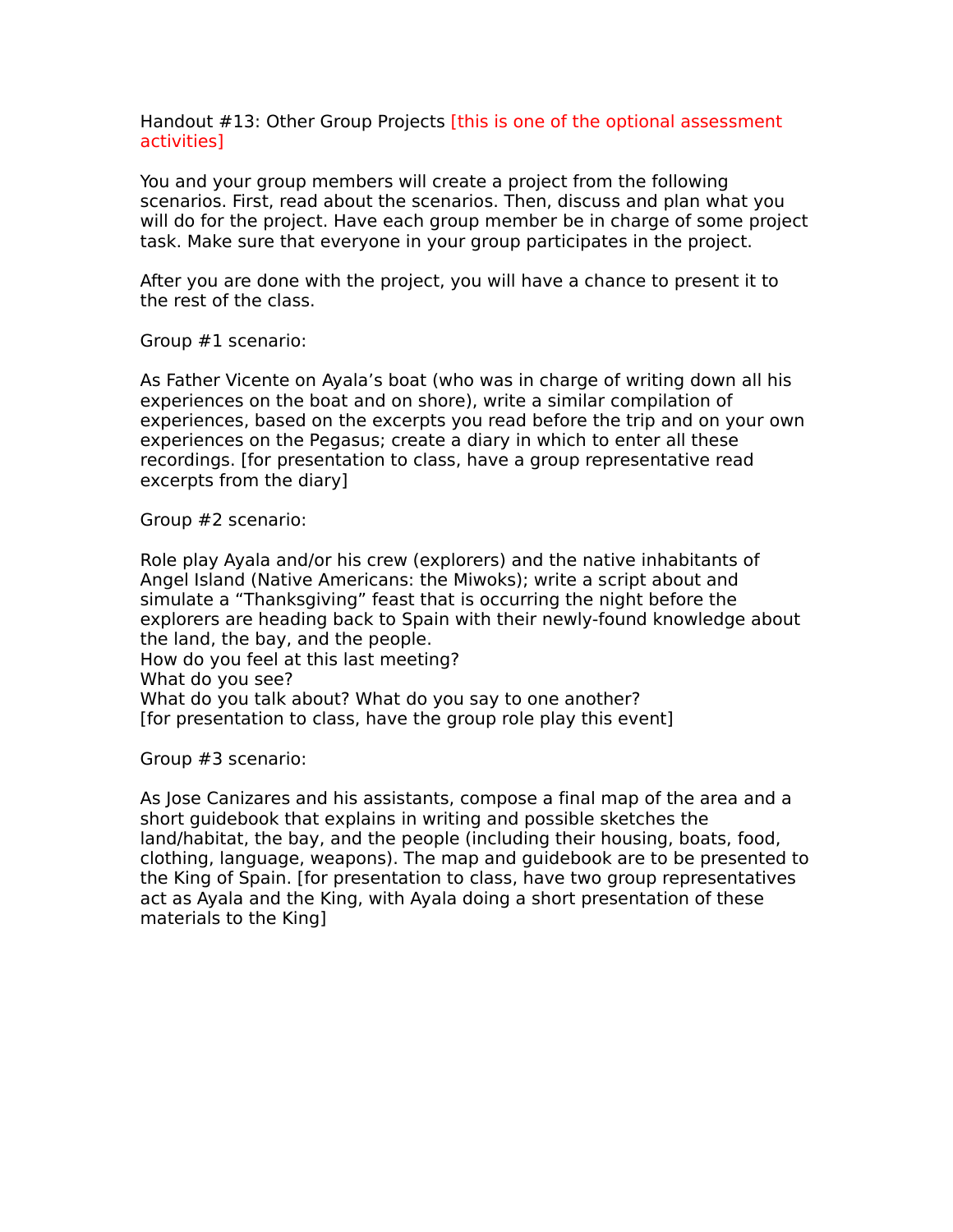Handout #14: Individual Writing Assignment [this is another optional assessment exercise]

Write one paragraph from each category/theme that begins,

Explorers and their voyages: "The Miwoks were people who . . ." "Ayala and his crew on the San Carlos were explorers who…"

You should include at least three qualities they have learned about the particular group of people.

Navigation:

"The sextant, astrolabe, and compass were used to…" "Orienteering is important because…" "Nowadays, people need navigation tools to…"

You should include at least three explanations.

Importance of the bay: "The SF Bay was important because…" "The SF Bay is important because…"

You should include at least three reasons.

## **Land vs. water**

"I like being in the sea because…"

"I like being on land because…"

"I might/might not like living on water because…"

You should include at least three reasons.

## **Applying Pegasus experience to own life**

"The Pegasus experience helped me to…" "After sailing on the Pegasus, I am/feel…"

You should include at least three explanations.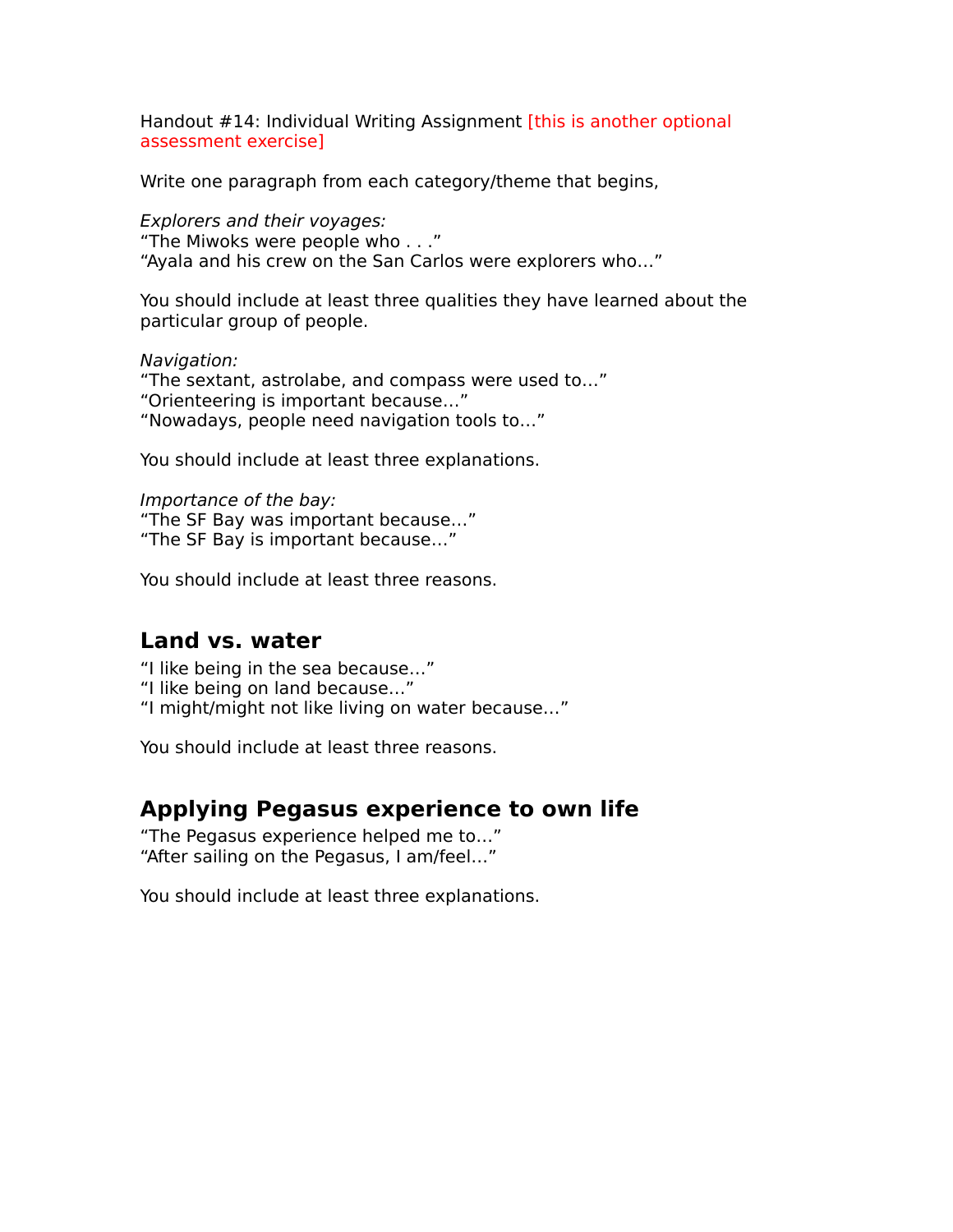Appendix A: Glossary

[this is not comprehensive]

**Aft**: toward the rear of the vessel

**Amidships**: the middle of the vessel

**Astrolabe**: an instrument used in ancient times to measure the height of celestial bodies above the horizon

**Ballast**: any heavy material such as lead, concrete, or stones placed low in a vessel to increase stability

**Barometer**: an instrument, often using a column of mercury, for measuring atmospheric pressure

**Bearing dial:** a navigational device used to determine the position of the sun and moon when the Pole Star was not visible; it was reputed to have been used by the Vikings

**Bilge**: the lowest part of a vessel's hull

**Bow**: the front of a vessel

**Cartographer**: a person who makes maps. Cartography is the science and practice of projecting by various methods an area of the Earth's surface on a flat plane, such as a sheet of paper

**Chart**: a map displaying various graphic representations; often, these are maps of waterways, used by mariners

**Chronometer**: a mechanical device for keeping time independent of ship's motion

**Compass**: an instrument whose magnetized metal needle aligns itself with the magnetic fields of the earth. Mariners use this information to navigate the vessel

**Compass rose**: a circle divided into 32 points for a total of 360 degrees and printed on a chart as a means of determining the course of a vessel

**Cross-staff**: an early 16<sup>th</sup> century instrument for measuring the altitude of a heavenly body.

**Dead reckoning**: Estimating location and speed using a variety of different methods including wind, waves, bird sightings, and current

**Deck**: floors on a vessel; each level is called a deck

**Draft**: the depth of water required to float a vessel

**Hull**: the outer body or shell of a vessel, floating partially in water and supporting the remainder of the vessel

**Fore**: the front part of a vessel

**Foremast**: the forwardmost mast on a vessel with three or more masts

**Hand lead and line (also called sounding line)**: a means of finding the depth of water near the coasts; it consists of a rope, with length markings, attached to a lead weight; the depth of the water is equal to the length of line played out. The lower end of the weight is cupped and picks up material from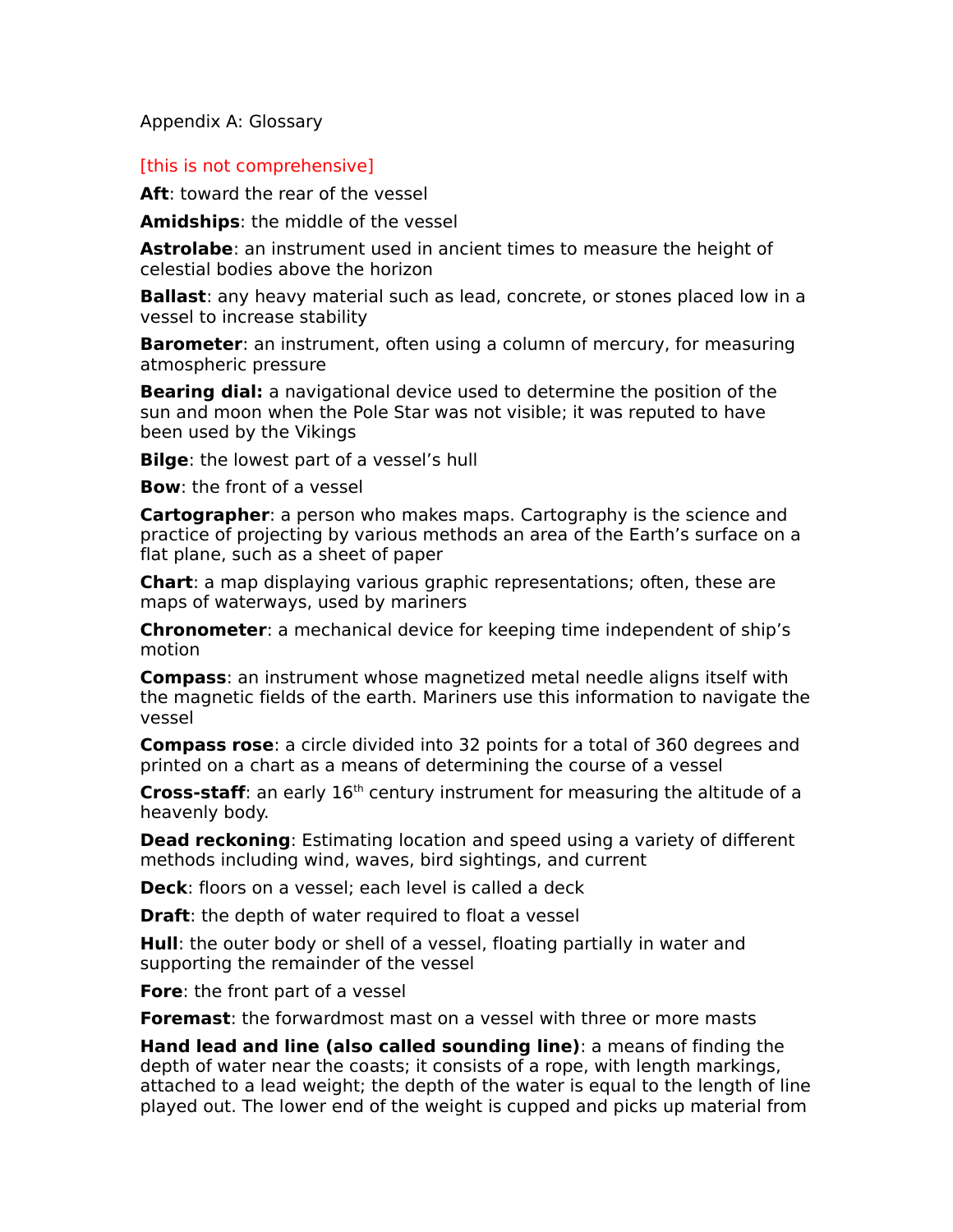the sea floor. In studying the material, an experienced mariner can determine the location of the vessel

**Keel**: the backbone of a ship

**Latitude**: imaginary lines that run east to west on the surface of the earth. Latitude determines location north or south on the globe

**Lodestone**: a magnetized piece of iron ore than can impart its north-south properties to an iron needle, which in turn is used to make a compass; the Chinese in ancient times used the lodestone for navigation and other purposes

**Longitude**: imaginary lines that run north to south on the surface of the earth. The prime meridian is 0 degrees. Each 15 degrees of longitude equals one hour of time

**Mainmast**: the second mast on vessels with two or more masts

**Mast**: a vertical pole usually made of wood or metal that supports the sails

**Masthead**: the top of a lower mast to which a topmast is attached

**Meridian**: a great circle passing through the poles and denoted in degrees of longitude east and west of Greenwich, England

**Mizzenmast**: the third mast on vessels with three or more masts

**North star (Pole Star):** a star at the end of the handle of the Little Dipper and almost at the north celestial pole. Also called Polaris

**Pilot**: a person who navigates a vessel. Historically, another name for a navigator (different from a master or captain). Today, a pilot navigates a vessel in specific bodies of water

**Planks**: the timbers forming the outermost covering of the hull

**Poop**: a partial deck above the main deck, toward the rear of the vessel

**Port**: the left side of a vessel; the side of the vessel that is traditionally pulled up to the dock

**Quadrant**: a simple instrument for determining the altitude of heavenly bodies. It is a quarter circle and like a protractor, measures the degrees of an angle

**Rib**: the frames or timbers of a vessel that rise from the keel to form the shape of the hull

**Rudder**: a device mounted near the stern of a vessel to control direction

**Sail**: an assemblage of cloth cut to various sizes and shapes, designed to catch the wind and use its force to propel a vessel

**Sand glass**: a device for measuring time aboard a ship and used before the development of the chronometer

**Sextant**: An instrument used for…

**Square rigged**: square or rectangular sails on two or more masts

**Starboard**: the right side of a vessel

**Stern**: the back of a vessel